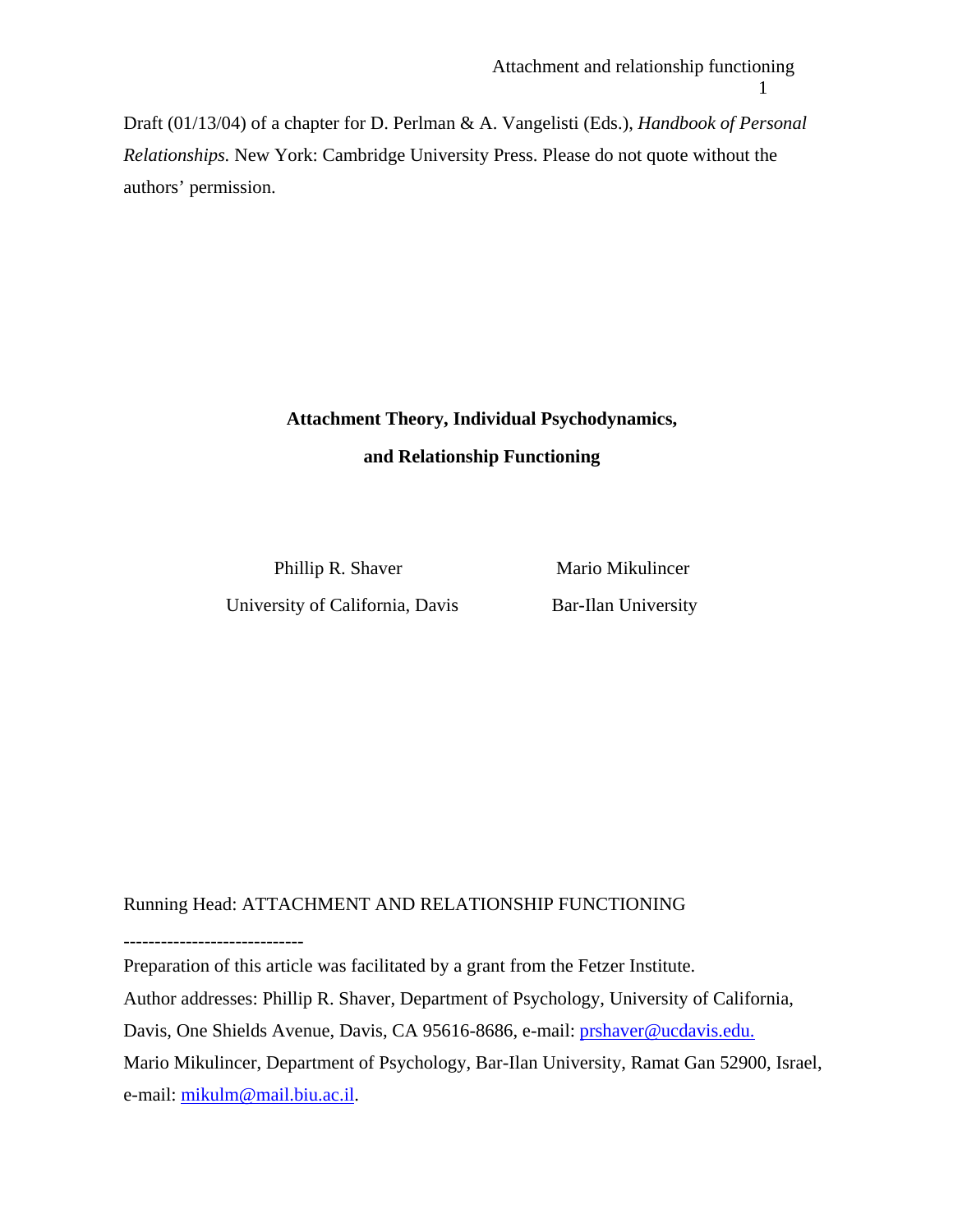Attachment theory (Bowlby, 1969/1982, 1973) has been extremely successful at stimulating research on the formation and quality of emotional bonds and the complex interplay between individual-level and relationship-level processes in all phases of the lifespan (Shaver & Hazan, 1993). In this chapter, we review and assess some of the empirical findings and propose integrative ideas concerning both normative and individual-difference aspects of personal relationships in adulthood. First, we present a theoretical model of the activation and psychodynamics of the attachment behavioral system in adulthood (Mikulincer & Shaver, 2003) and describe the intrapsychic and interpersonal manifestations of the sense of attachment security and the regulatory strategies of hyperactivation and deactivation. Next, we focus on romantic relationships, the site of some of the most important emotional bonds in adulthood, and explore implications of variations in attachment-system functioning for the formation and maintenance of these relationships. Specifically, we discuss (a) the contribution of these variations to relationship quality in different stages of a romantic relationship (initiation, consolidation, and maintenance) and (b) the interpersonal processes that explain this contribution. Finally, we extend our theoretical analysis to other kinds of relationships, such as relationships within family systems, friendships, therapeutic relationships, and both intra- and intergroup relations.

#### *Attachment Theory: Basic Concepts*

In his classic trilogy, Bowlby (1969/1982, 1973, 1980) conceptualized the attachment behavioral system as an innate psychobiological system that motivates human beings of all ages (although most obviously so in infancy) to seek proximity to significant others (attachment figures) in times of need as a means of protecting oneself from threats and alleviating distress. Bowlby (1973) also described important individual differences in attachment-system functioning. Interactions with attachment figures who are available and responsive in times of need facilitate the optimal functioning of the attachment system, promote a sense of attachment security (a feeling or sense – "felt security" (Sroufe & Waters, 1977) – based on expectations that key people will be available and supportive in times of need), and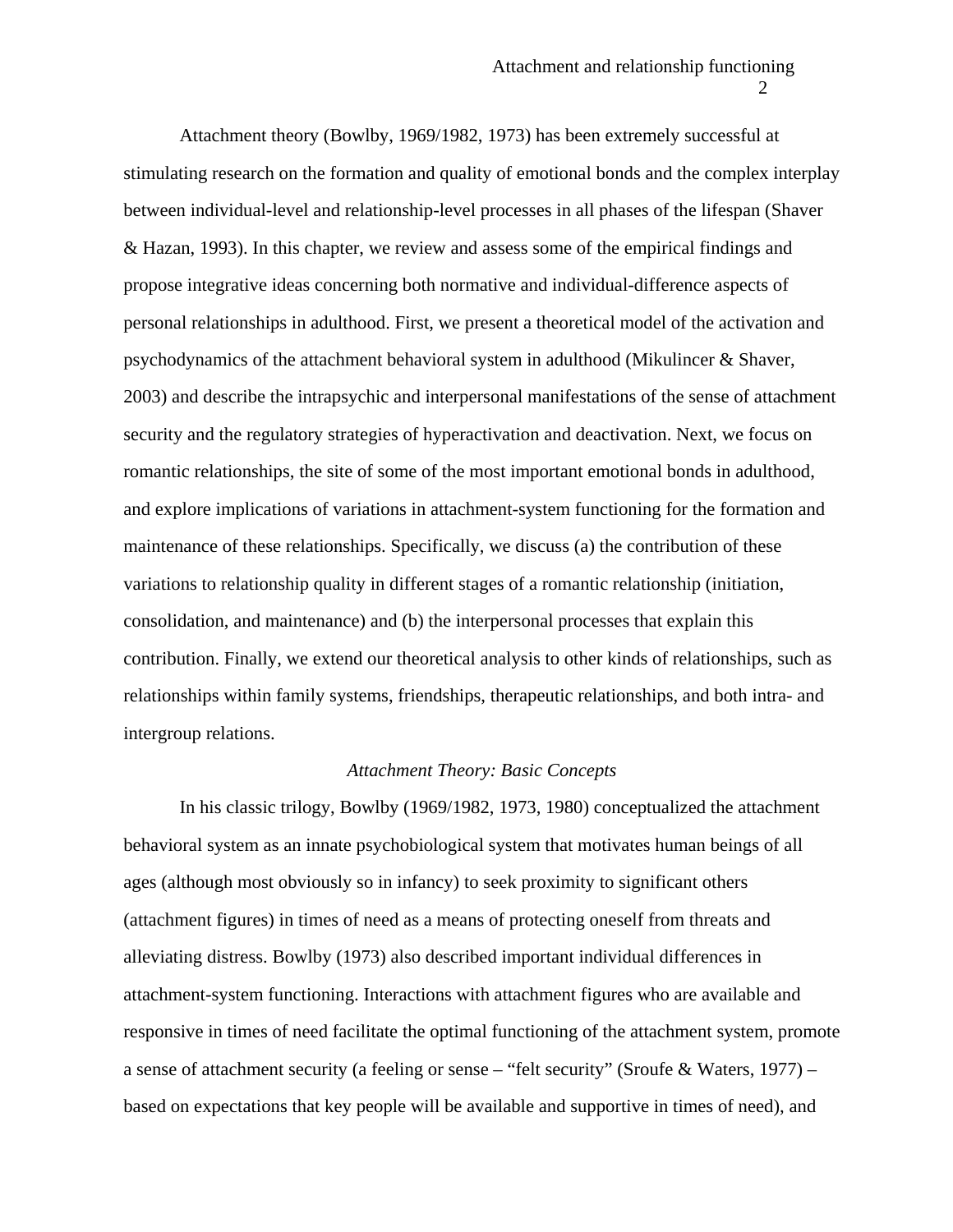lead to the formation of positive *working models* of relationships (mental representations of the self and others during attachment-related interactions). When attachment figures are not reliably available and supportive, however, a sense of security is not attained, negative working models of self and/or others are formed, and strategies of affect regulation other than appropriate proximity seeking are adopted.

In the late 1980s, Hazan and Shaver (1987; Shaver, Hazan, & Bradshaw, 1988) suggested extending Bowlby and Ainsworth's attachment theory (Ainsworth, Blehar, Waters, & Wall, 1978; Bowlby, 1969/1982), which was designed to characterize human infants' love for and emotional attachments to their caregivers, to create a framework for studying romantic love in adulthood. The core assumption was that romantic partners become most adults' primary attachment figures in adulthood, such that proximity maintenance to these partners in times of need becomes a crucial source of support, comfort, and reassurance (Zeifman & Hazan, 2000). The attachment behavioral system discussed by Bowlby (1969/1982) is often highly activated during couple interactions, separations, and losses; hence, individual differences in the functioning of that system are important for understanding variations in the quality of romantic relationships. It is important to remember that Hazan and Shaver (1987) did not *equate* romantic love with attachment, but argued that romantic relationships involve a combination of three innate behavioral systems: attachment, caregiving, and sex. The three systems often influence each other and work together to determine relationship characteristics and outcomes.

In order to study individual differences in attachment-system-functioning within romantic relationships, Hazan and Shaver (1987) created a simple categorical measure of what has come to be called "attachment style." The three relational styles assessed by that measure – avoidant, anxious, and secure – were modeled after the three major patterns of infant-mother attachment described by Ainsworth et al. (1978). Infants and adults with a secure attachment style are ones who find it relatively easy to trust others, open up emotionally, and feel confident about their partner's goodwill. Those with an anxious style are uncertain about being loved,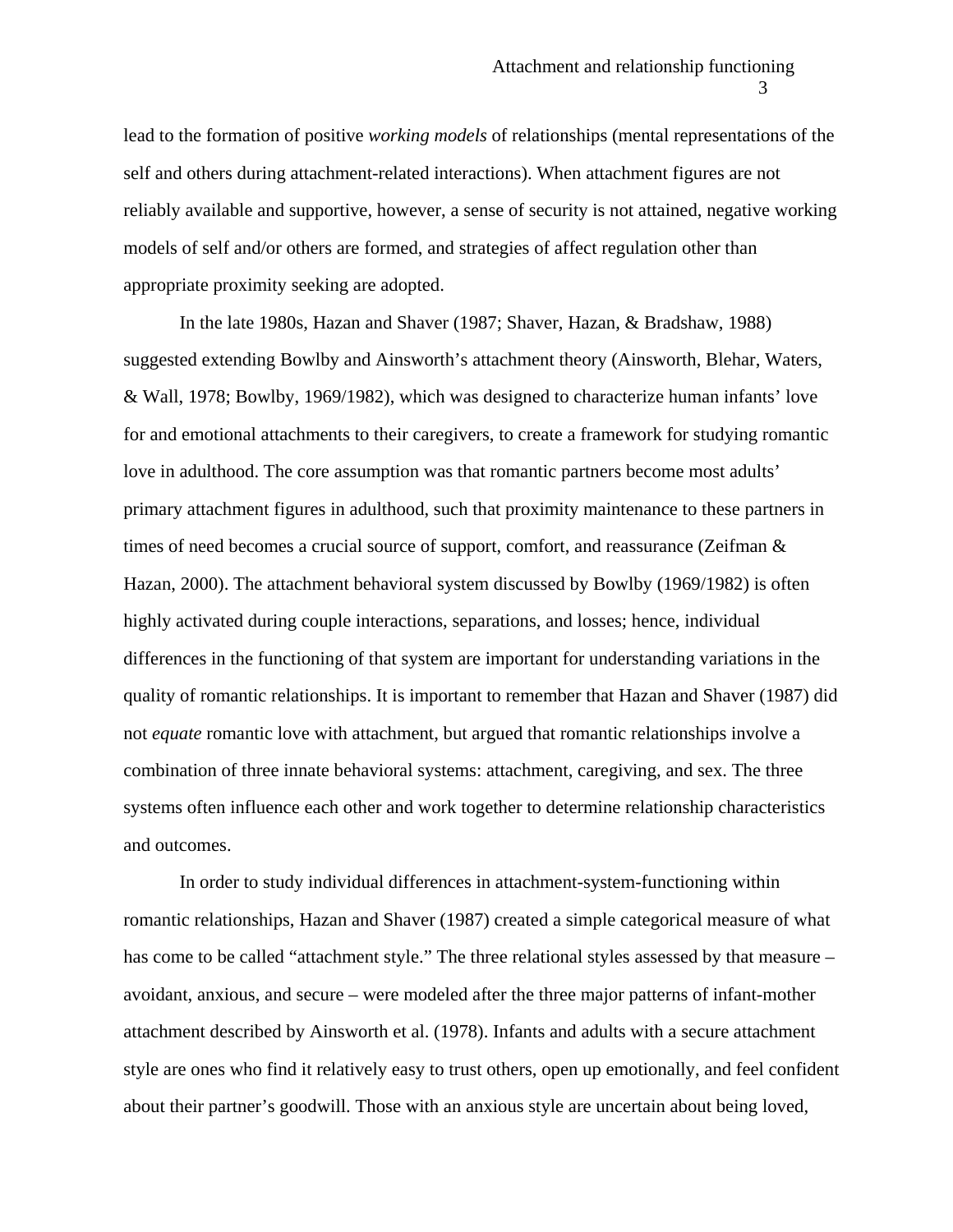worthy of love, or likely to be supported by a partner. This causes them to be unusually vigilant, dependent, intrusive, and excitable. Those with an avoidant style have learned to prefer to rely heavily on themselves and not openly seek support from a partner, even when (especially in the case of infants) such support is necessary for survival and optimal development. In adulthood, this "compulsively self-reliant" stance (Bowlby, 1969/1982) is often bolstered by self-glorification and disdain for others' neediness and weaknesses.

For a number of years, attachment researchers used the three-category measure of adult attachment style (see Shaver & Hazan, 1993, for a review). However, subsequent studies (e.g., Bartholomew & Horowitz, 1991; Brennan, Clark, & Shaver, 1998) indicated that attachment styles are more appropriately conceptualized as regions in a continuous two-dimensional space, an idea compatible with early dimensional analyses of infant attachment reported by Ainsworth and her colleagues (e.g., 1978, p. 102). The first dimension, attachment *avoidance*, reflects the extent to which a person distrusts relationship partners' goodwill and strives to maintain behavioral independence and emotional distance from partners. The second dimension, attachment *anxiety*, reflects the degree to which a person worries that a partner will not be available in times of need, partly because of doubts the person harbors about his or her own lovability and value. People who score low on both dimensions are said to be secure or to have a secure attachment style. Throughout this chapter we refer to people with secure, anxious, and avoidant attachment styles, or people who are relatively anxious or avoidant. Although the categorical shorthand can mistakenly foster typological thinking, we will always be referring to fuzzy regions in a two-dimensional space, a space in which people are continuously distributed.

Attachment styles are formed initially during early interactions with primary caregivers (as documented in an anthology edited by Cassidy and Shaver, 1999), but Bowlby (1973) contended that impactful interactions with others throughout life have the effect of updating a person's working models. Moreover, although attachment style is often conceptualized as a global orientation toward close relationships, there are theoretical and empirical reasons for believing that this style is part of a hierarchical cognitive network that includes a complex,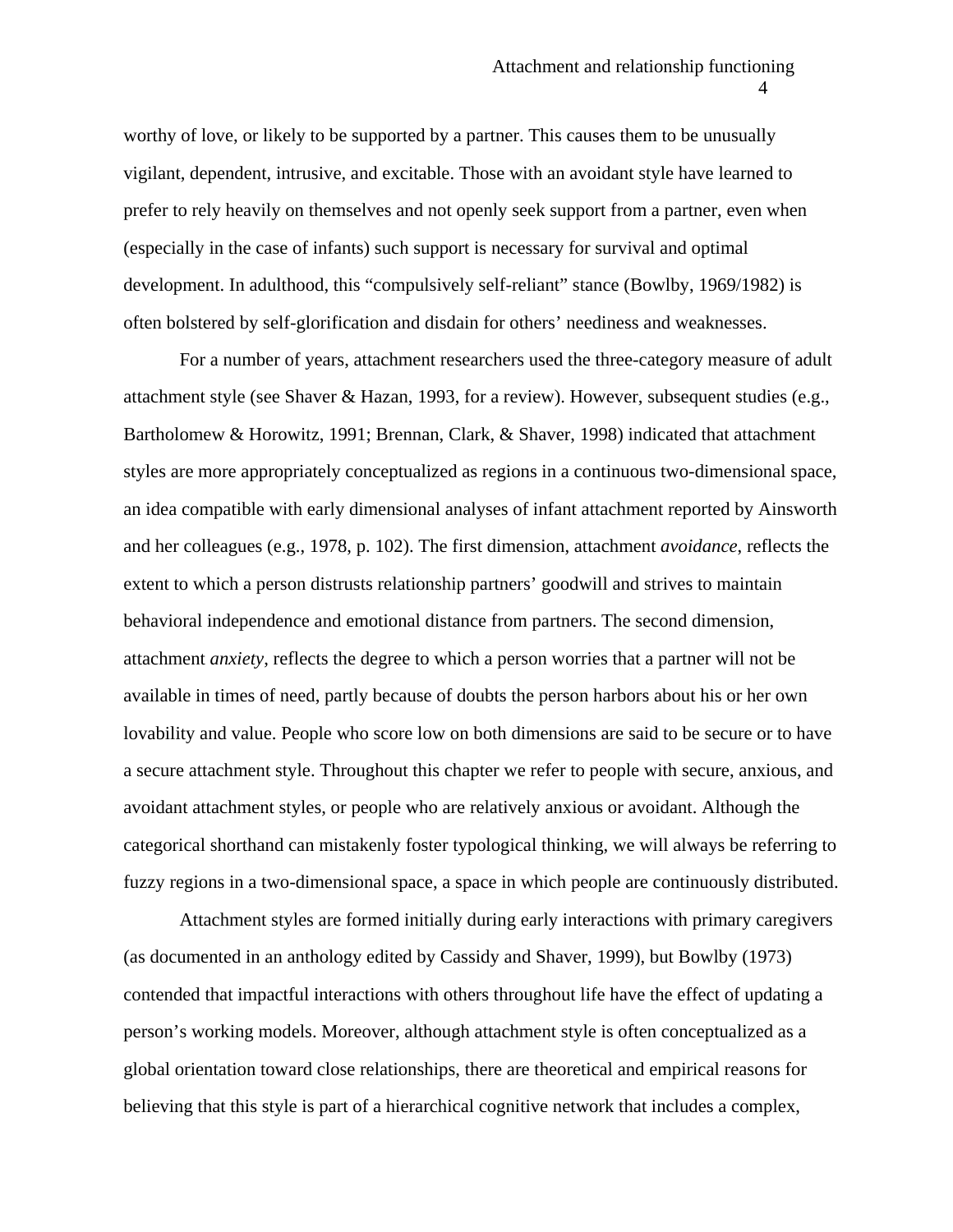heterogeneous array of episodic, relationship-specific, and generalized attachment representations (Mikulincer & Shaver, 2003; Overall, Fletcher, & Friesen, 2003). In fact, research indicates that (a) reports of attachment orientations can change, subtly or dramatically, depending on context and recent experiences (see Pietromonaco, Laurenceau, & Barrett, 2002, for a review), (b) people possess multiple attachment schemas (e.g., Baldwin et al., 1996), and (c) actual or imagined encounters with supportive or non-supportive others can activate congruent attachment orientations (e.g., Mikulincer & Shaver, 2001), even if they are incongruent with a person's global attachment style.

Based on an extensive review of adult attachment studies, we (Mikulincer & Shaver, 2003; Shaver & Mikulincer, 2002) proposed a model of the dynamics of the attachment system in adulthood. Following Bowlby's (1969/1982) analysis, we assumed that the monitoring of unfolding events – both in the world and in a person's imagination – results in activation of the attachment system when a potential or actual threat is encountered. This activation is manifest in efforts to seek and/or maintain actual or symbolic proximity to external or internalized attachment figures. Once the attachment system is activated, a person, in effect, asks whether or not an attachment figure is sufficiently available and responsive. An affirmative answer results in the appropriate functioning of the attachment system, characterized by reinforced mental representations of attachment security and consolidation of security-based strategies of affect regulation (Shaver & Mikulincer, 2002). These strategies are aimed at alleviating distress, forming comfortable, supportive intimate relationships, and increasing personal adjustment. These strategies also set in motion a "broaden and build" cycle of attachment security (Shaver & Mikulincer, 2002), which facilitates other behavioral systems and broadens a person's perspectives and capacities.

Security-based strategies consist of declarative and procedural knowledge about the self, others, and affect regulation. The declarative knowledge consists of optimistic beliefs about distress management, optimistic and trusting beliefs about others' goodwill, and a sense of self-efficacy about dealing with threats. The procedural knowledge is organized around three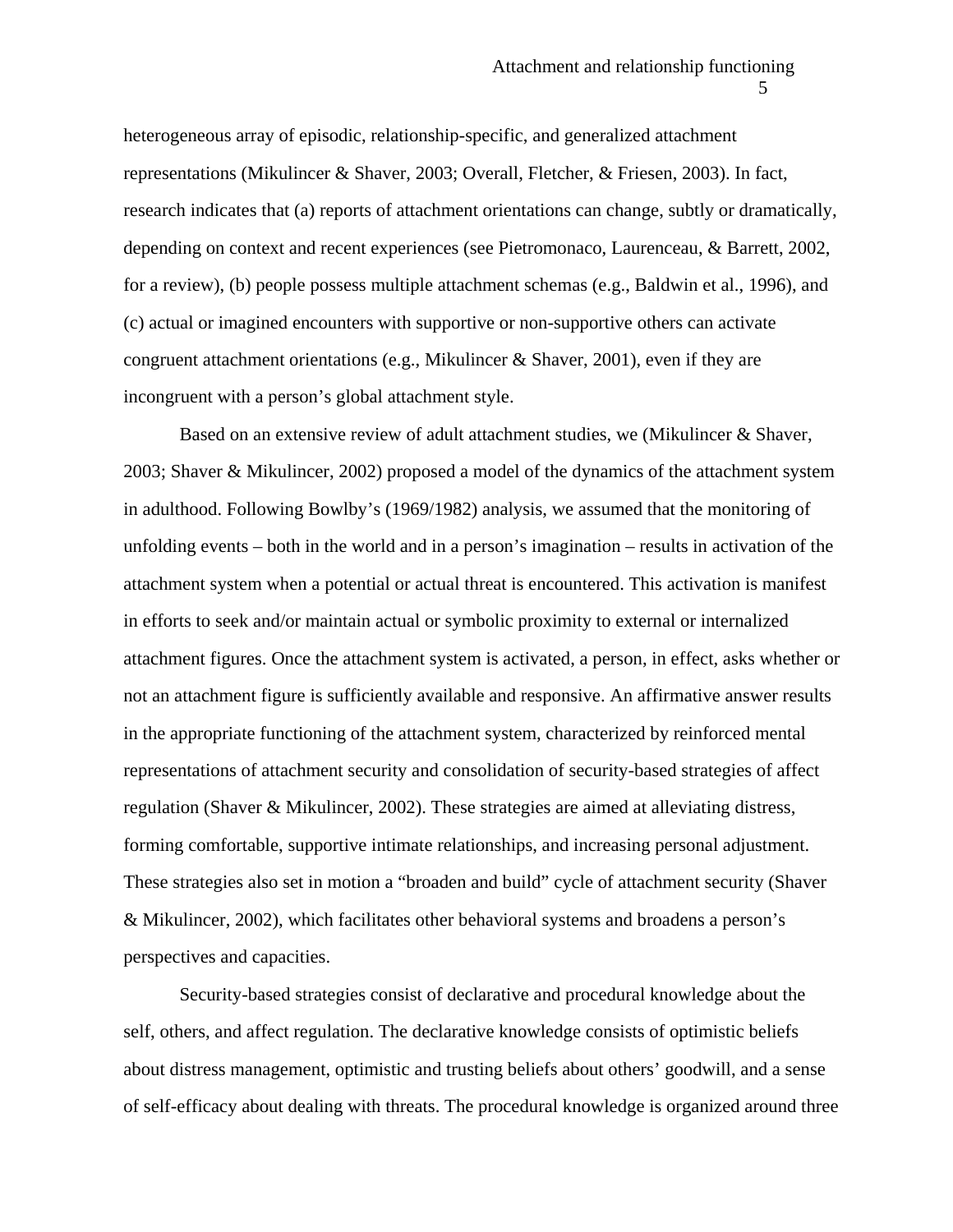main coping strategies: acknowledgment and display of distress, support seeking, and instrumental problem solving. Acknowledging and expressing feelings and seeking emotional support work in the service of down-regulating distress so that problem-focused coping attempts can proceed effectively. These tendencies are the ones Epstein and Meier (1989) called constructive ways of coping – active attempts to remove the source of distress, manage the problematic situation, and restore emotional equanimity without generating negative side effects. Security-based strategies are characteristic of people who score relatively low on attachment anxiety and avoidance.

Perceived unavailability of an attachment figure results in attachment insecurity, which compounds the distress arising from an appraised threat. This state of insecurity forces a decision about the viability of proximity seeking as a protective strategy. The appraisal of proximity as viable or essential – because of attachment history, temperamental factors, or contextual cues – can result in energetic, insistent attempts to attain proximity, support, and love. These intense attempts are called *hyperactivating strategies* (Cassidy & Kobak, 1988), because they involve constant vigilance, intense concern, and prodigious effort until an attachment figure is perceived to be available and a sense of security is attained. Hyperactivating strategies, when used habitually, include overdependence on relationship partners as a source of protection; attempts to elicit a partner's involvement, care, and support through clinging and controlling responses; and cognitive and behavioral efforts aimed at minimizing distance from partners (Shaver & Hazan, 1993).

According to Shaver and Mikulincer (2002), hyperactivating strategies also involve increased vigilance to threat-related cues and a reduction in the threshold for detecting cues of attachment figures' unavailability – the two kinds of cues that activate the attachment system (Bowlby, 1973). They also intensify negative emotional responses to threatening events and heighten rumination on threat-related concerns, keeping these concerns salient in working memory. Since signs of attachment-figure unavailability and rejection are viewed as important threats, hyperactivating strategies foster anxious, hypervigilant attention to relationship partners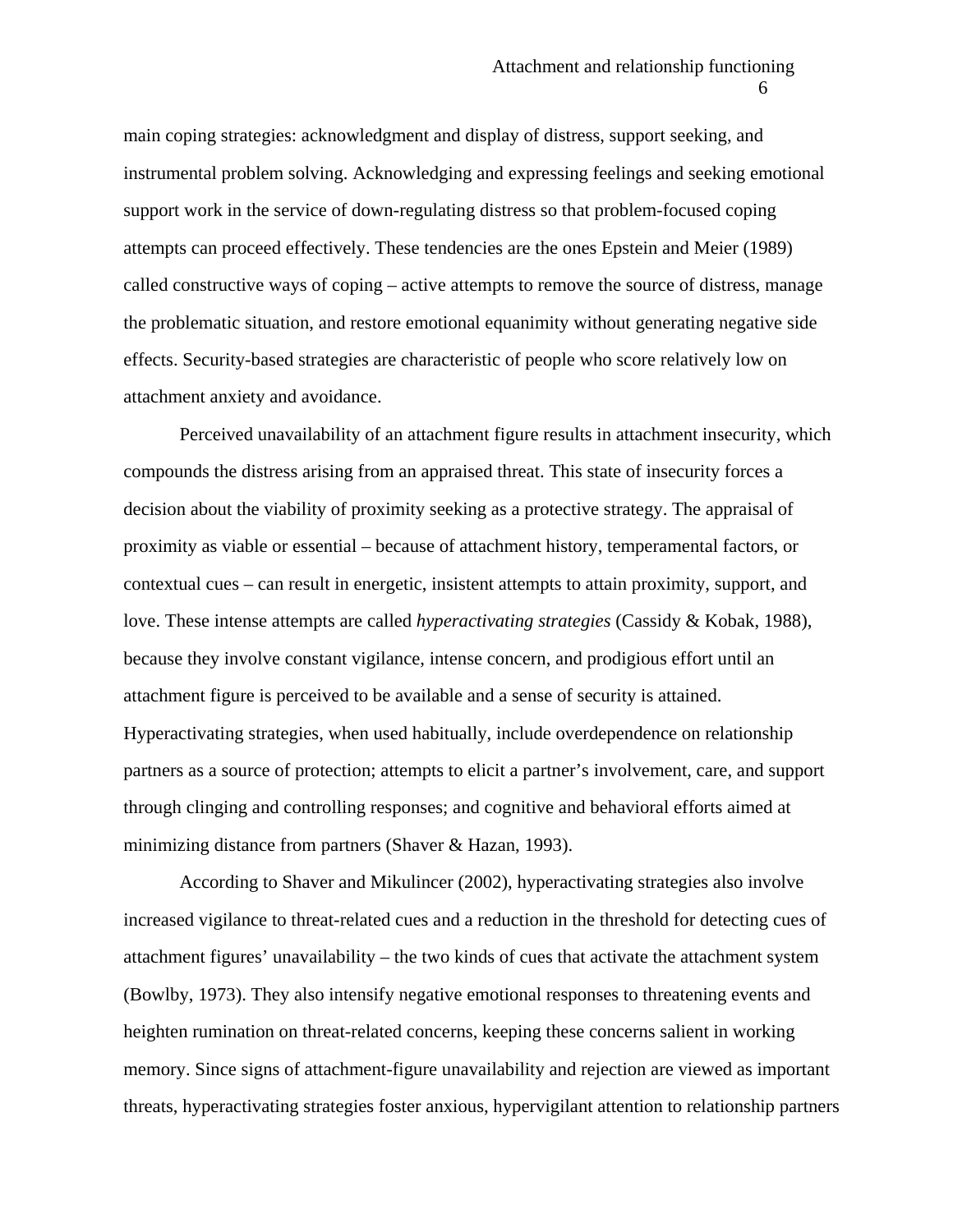and rapid detection of possible signs of disapproval, waning interest, or impending abandonment. As a result, minimal threat-related cues are easily detected, the attachment system is chronically activated, and psychological pain related to the unavailability of attachment figures is exacerbated. These concomitants of attachment-system hyperactivation account for many of the psychological correlates of attachment anxiety (see Mikulincer & Shaver, 2003, for a review).

Appraising proximity seeking as unlikely to alleviate distress results in the inhibition of the quest for support and active attempts to handle distress alone. These secondary approaches to affect regulation are called *deactivating strategies* (Cassidy & Kobak, 1988), because their primary goal is to keep the attachment system deactivated in order to avoid frustration and further distress caused by attachment-figure unavailability. These strategies involve denial of attachment needs; avoidance of closeness, intimacy, and dependence in close relationships; and maximization of cognitive, emotional, and physical distance from others. They also involve the dismissal of threat- and attachment-related cues, and suppression of threat- and attachmentrelated thoughts and emotions. These aspects of deactivation account for the psychological manifestations of avoidant attachment (again, see Mikulincer & Shaver, 2003, for a review).

In summary, each attachment-related strategy has a regulatory goal, which shapes cognitive and affective processes related to goal attainment. We believe these strategies are extremely relevant for understanding individual differences in the functioning and quality of romantic relationships in different stages of their development – initiation, consolidation, and maintenance. We also believe, and have preliminary evidence to show, that attachment-related strategies affect the quality of other kinds of relationships in adulthood, such as parent-child relationships, friendships, relationships with group members, and intergroup relations.

*Attachment-Related Strategies and the Quality of Romantic Relationships* 

In this section, we present ideas and review research concerning the role played by attachment-related strategies in the formation and maintenance of long-lasting romantic relationships. Specifically, we focus on three different stages of the development of romantic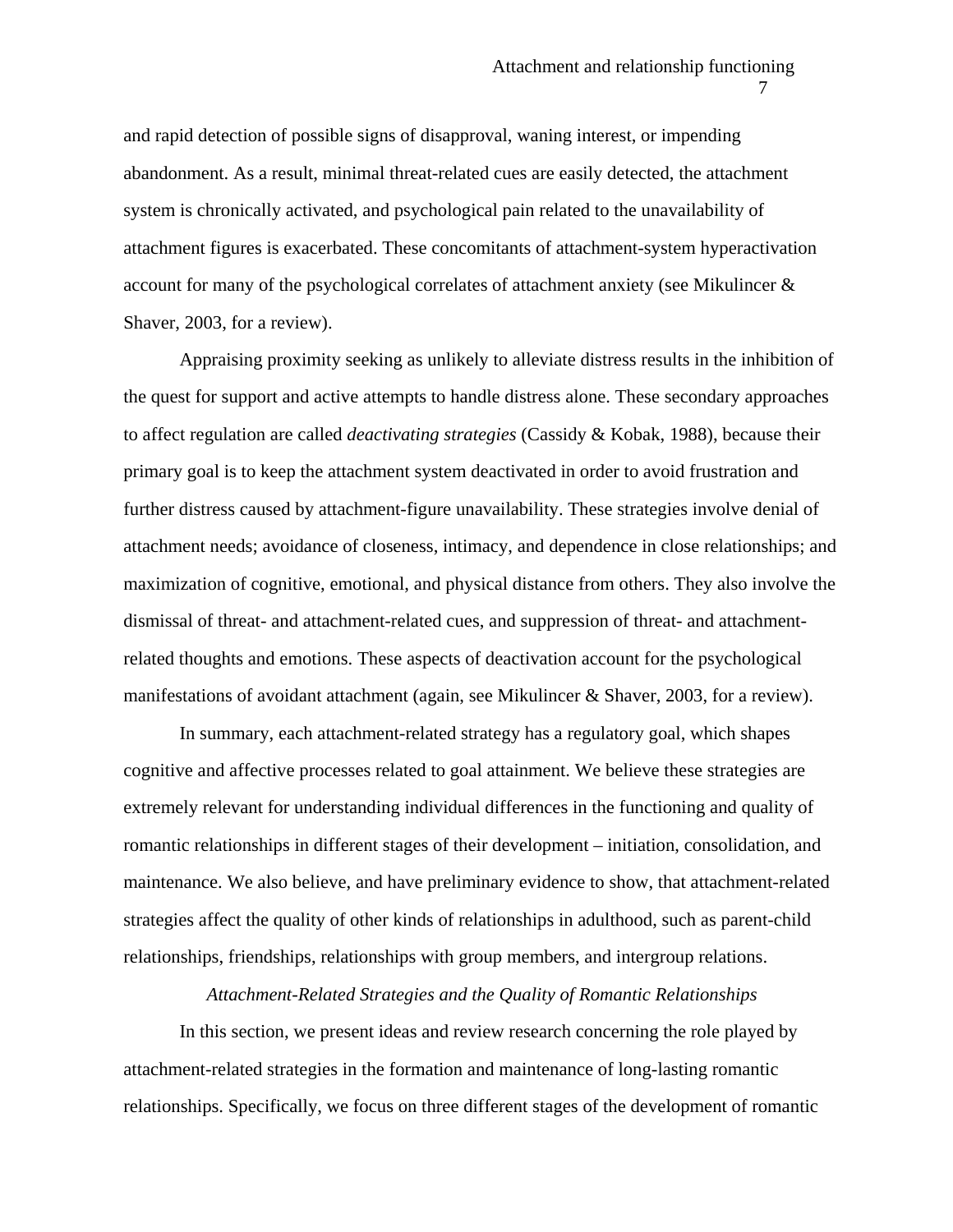relationships (flirtation/dating, consolidation, and maintenance) and examine the contribution of attachment-related strategies (security-based, hyperactivating, and deactivating strategies) to the interpersonal processes that determine relationship stability, quality, and satisfaction at each of these stages. In Table 1, we present a schematic summary of the interpersonal processes that seem to be affected by attachment-related strategies during each of the three relationship stages.

Since the main focus of this section is to delineate the involvement of attachmentsystem functioning in the formation and maintenance of romantic relationships, we do not discuss the contribution of attachment-related strategies to the termination of these relationships. Nevertheless, it is important to mention that there is accumulating evidence regarding important attachment-style differences in the process of coping and adjustment with separation and loss. For example, whereas securely attached persons tend to cope constructively with the termination of a romantic relationship and maintain emotional equanimity during and after termination, less secure persons are more likely to rely on selfdefeating strategies and become overwhelmed by distress and despair (e.g., Birnbaum, Orr, Mikulincer, & Florian, 1997; Simpson, 1990). Research also indicates that security-based strategies allow people to satisfy their attachment needs with alternative or new social ties without totally severing their previous emotional bonds. In contrast, hyperactivating strategies perpetuate emotional investment in ex-partners and distort, hasten, or impede the formation of new relationships, and deactivating strategies foster detachment from the former partner and denial of the importance of the lost relationship (Davis, Shaver, & Vernon, 2003; Fraley & Shaver, 1999; Mikulincer & Florian, 1996).

## *The Initial Stages: Flirting and Dating*

Attachment-related strategies are active even at the very beginning of a romantic relationship, shaping the interpersonal processes that determine the quality of flirting and dating interactions and thereby affecting the chances of forming a more long-lasting emotional bond with a new romantic partner. Flirtatious interactions and first-dates, mainly when their goal is more than sexual gratification, can activate the attachment system. These interactions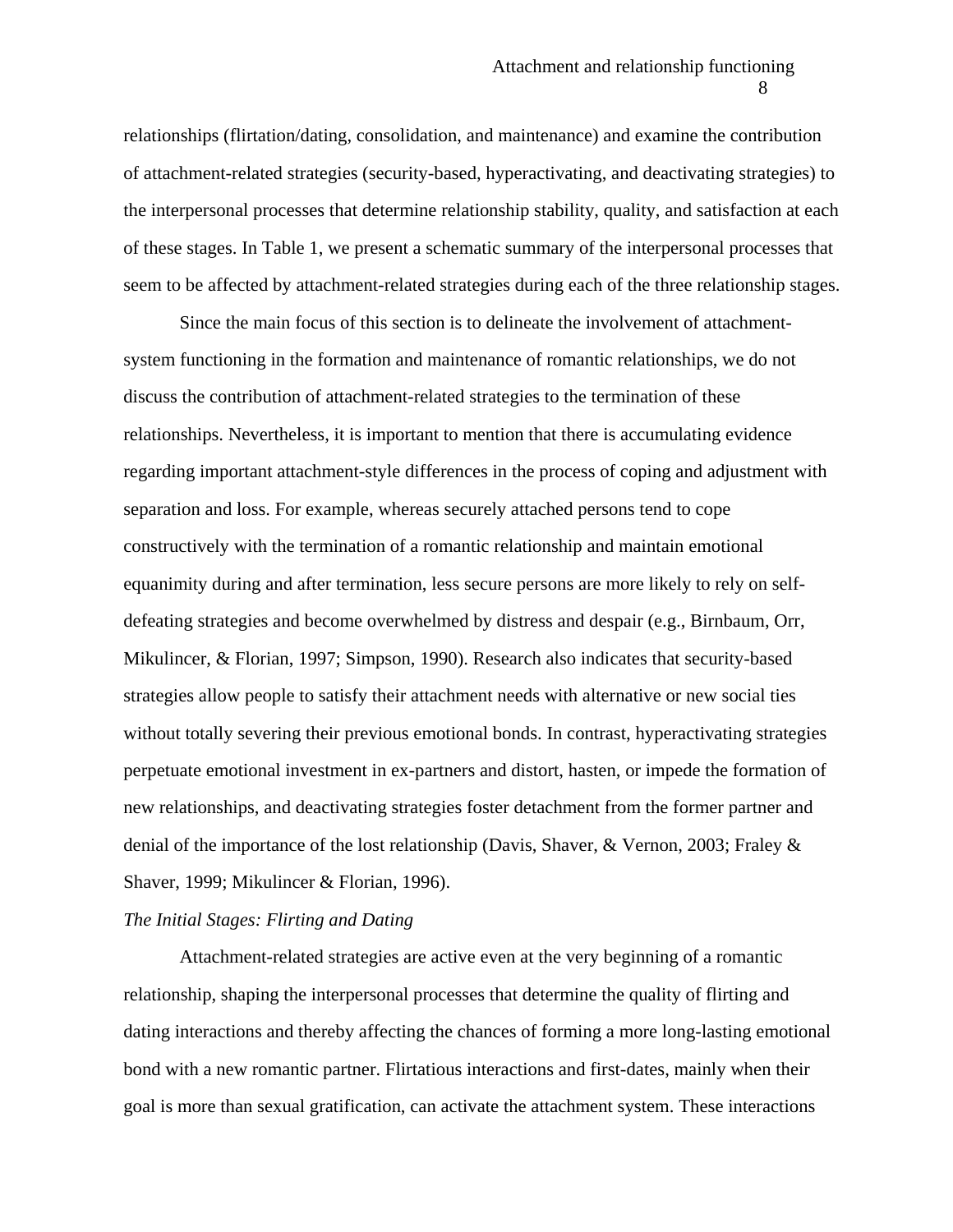are emotionally charged and can arouse fears of failure and rejection that can damage a person's sense of self-worth and activate habitual attachment-related strategies of affect regulation (Zeifman & Hazan, 2000). As a result, partners' cognitions, feelings, and behaviors during the initial stages of their relationship can be a direct reflection of their attachment working models and their methods of regulating the activation of their attachment systems. At this stage, one can observe the "purest" effects of chronic working models on relational behavior, because one has minimal information about a new partner's traits, and no unique pattern of relatedness has been formed between the partners.

Attachment-related strategies influence the emotional tone of flirtatious and dating interactions. Security-based strategies are constructive means of managing distress and transforming threats into challenges (Mikulincer & Shaver, 2003). As a result, secure individuals can effectively manage the threats involved in flirtatious and dating interactions, enjoy and savor the positive aspects of these interactions, and contribute to the creation and maintenance of a relaxed, positive emotional atmosphere. In contrast, the secondary attachment strategies, hyperactivation and deactivation, not only may fail to promote such an atmosphere; they may generate relational tension and distress that results in early break-ups. During flirtation and dating, attachment anxiety can be directly manifested in needy, intrusive, "hungry" displays, exaggeration of the possibility of rejection, reactivation of memories of past rejections, and rumination on rejection-related thoughts, which in turn can intensify distress and lead to inappropriate and unsuccessful interactions. Attachment avoidance can be directly manifested in the adoption of an emotionally detached, purely sexual, or initially rejecting stance toward a potential partner, designed (perhaps unconsciously) to protect against potential threats to self-worth as well as engulfment in intimacy or threats to independence. As a result, these interactions may be emotionally shallow and lack the excitement and emotional involvement that otherwise characterize flirtatious and dating interactions.

Although adult attachment research has yet to provide a systematic examination of attachment-style differences in emotional reactions to flirting and dating, there are a few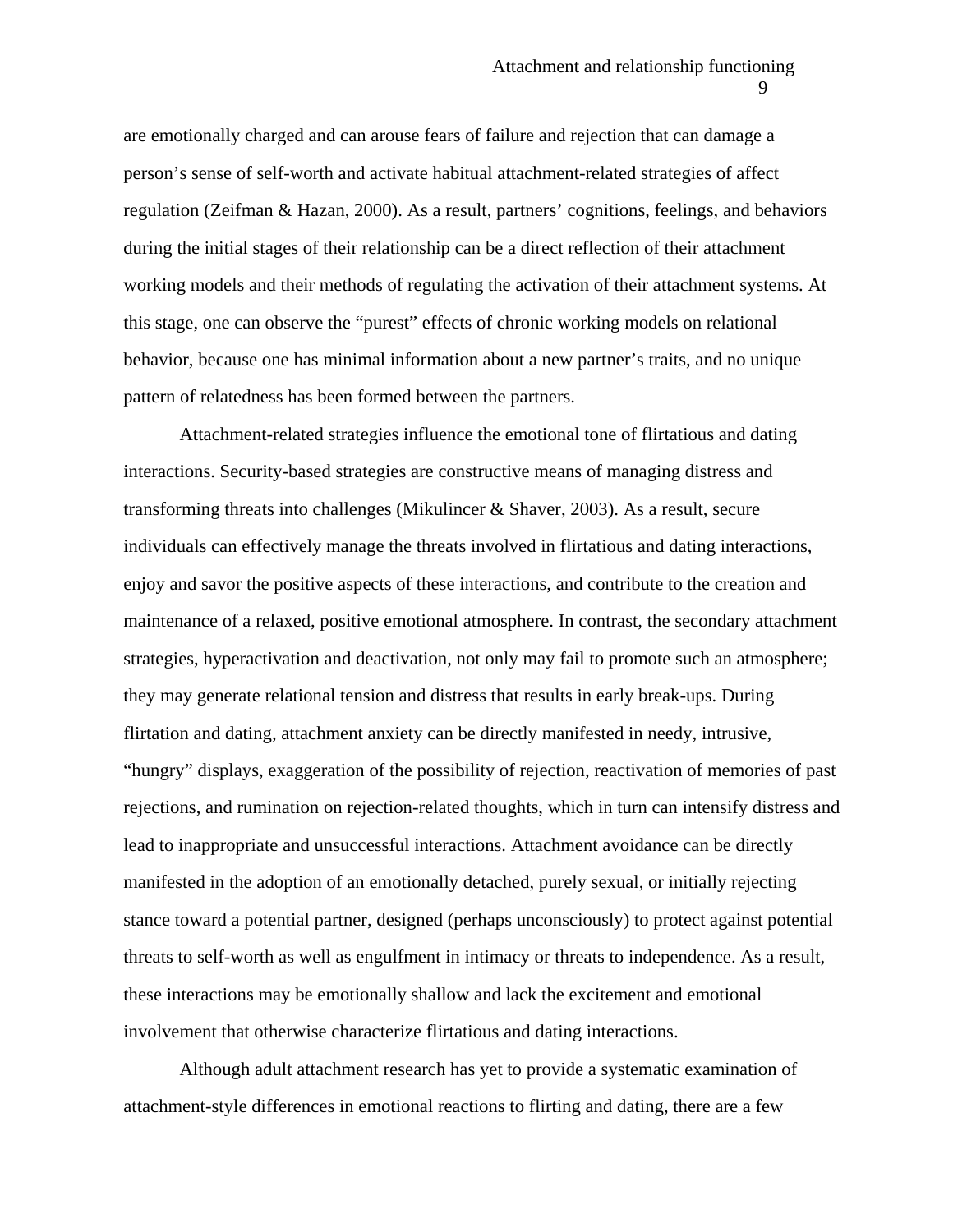important pieces of evidence concerning associations between attachment orientations and the experience of positive emotions. For example, research has consistently shown that secure individuals score higher on self-report measures of joy, happiness, interest, love, and affection than do insecure individuals (see Mikulincer & Shaver, 2003, for a review). More important, in week-long diary studies in which participants completed the Rochester Interaction Record every time they engaged in a social interaction lasting 10 minutes or longer, anxious and avoidant participants experienced fewer positive emotions than secure participants (e.g., Tidwell, Reis, & Shaver, 1996; Pietromonaco & Feldman Barrett, 1997). Interestingly, the anxious participants were chronically worried about being disapproved of and rejected, whereas the avoidant participants felt bored and unengaged.

Attachment-related strategies are also involved in two important interpersonal processes that occur during the initial stages of a romantic relationship – self-presentation and selfdisclosure. Self-presentation refers to the way people present themselves, which is likely to influence a potential partner's decision about whether to continue or end a budding relationship (Schlenker, 1980). Self-presentation involves a tactical choice concerning which aspects of the self to reveal to a partner, and it can be biased by secondary attachment strategies. On the one hand, anxious people's urgent desire to achieve some sort of closeness, protection, support, or love can cause them to emphasize personal weaknesses and present themselves as helpless and needy in an effort to elicit a partner's compassion and sympathy. On the other hand, avoidant people's desire to keep their attachment system deactivated can cause them to communicate to a dating partner that they do not need anything and can handle life's threats and challenges alone, to present only personal strengths, and to inflate their self-image in the eyes of the partner even at the risk of diminishing the partner's own self-image.

There is empirical evidence concerning attachment-related biases in the process of selfpresentation. In a series of four laboratory studies, Mikulincer (1998a) found that avoidant participants reacted to threats with more explicit and implicit positive self-presentation. However, this self-inflation tendency was inhibited by a message that broke the link between a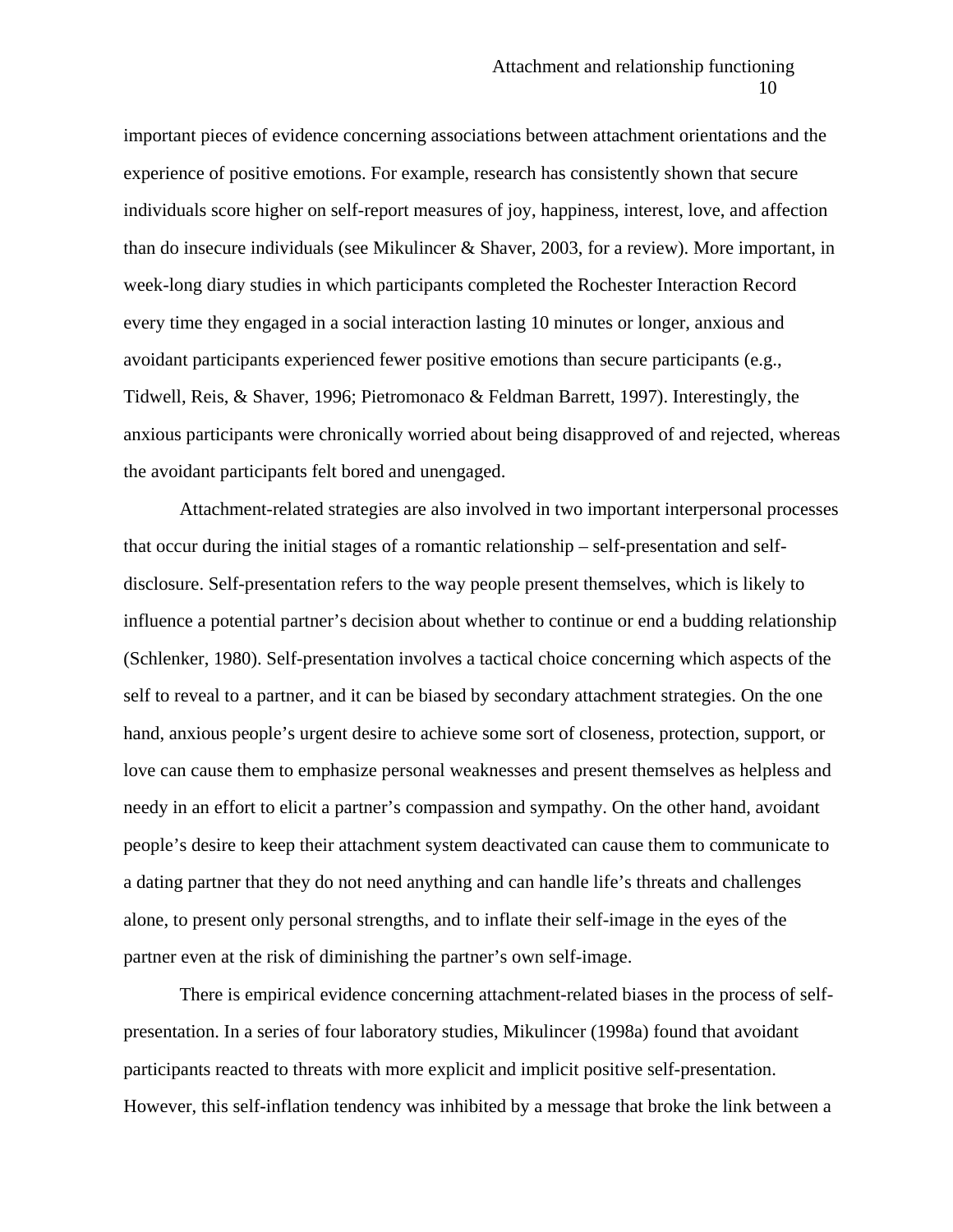positive self-view and self-reliance. Findings also revealed that persons scoring high on attachment anxiety reacted to threats with more explicit and implicit negative selfpresentations, and this tendency was inhibited by a message that broke the link between selfdevaluation and others' positive responses. These findings imply that (a) avoidant people tend to present themselves in a self-inflated manner in order to convince others of the avoidant person's strength and self-sufficiency, and (b) anxious people tend to present themselves in a self-devaluing manner in hopes of eliciting others' compassion and love. Interestingly, secure individuals in Mikulincer's (1988a) study evinced no notable bias of either kind in their selfpresentations.

A second interpersonal process that facilitates the formation of intimate bonds is selfdisclosure – the proneness to disclose and share personal information and feelings with a partner (Altman & Taylor, 1973, Greene, Derlega, & Mathews, this volume). Obviously, the inhibition of such a process during flirtation and dating can hinder the transition to a more committed and long-lasting relationship. However, premature and undifferentiated disclosure of highly personal information may also place a developing relationship in jeopardy. According to Altman and Taylor (1973), optimal self-disclosure should be regulated appropriately for each stage of a developing relationship. Very early in a new relationship, disclosure is typically limited to relatively superficial public information, and the rapid disclosure of very intimate concerns and feelings is perceived as a sign of maladjustment. However, as a relationship progresses, partners begin to exchange more personal information, including fears, secrets, and stories of painful experiences. At this stage, the inhibition of intimate disclosure is experienced as a sign of lack of trust or trustworthiness, or lack of commitment to the relationship, which can obviously disrupt and endanger the emerging relationship.

Adult attachment research has consistently shown that attachment avoidance is associated with low levels of self-disclosure in dating relationships (e.g., Bradford, Feeney, & Campbell, 2002; Keelan, Dion, & Dion, 1998; Mikulincer & Nachshon, 1991) – a direct reflection of avoidant individuals' reluctance to engage in intimate interactions. Mikulincer and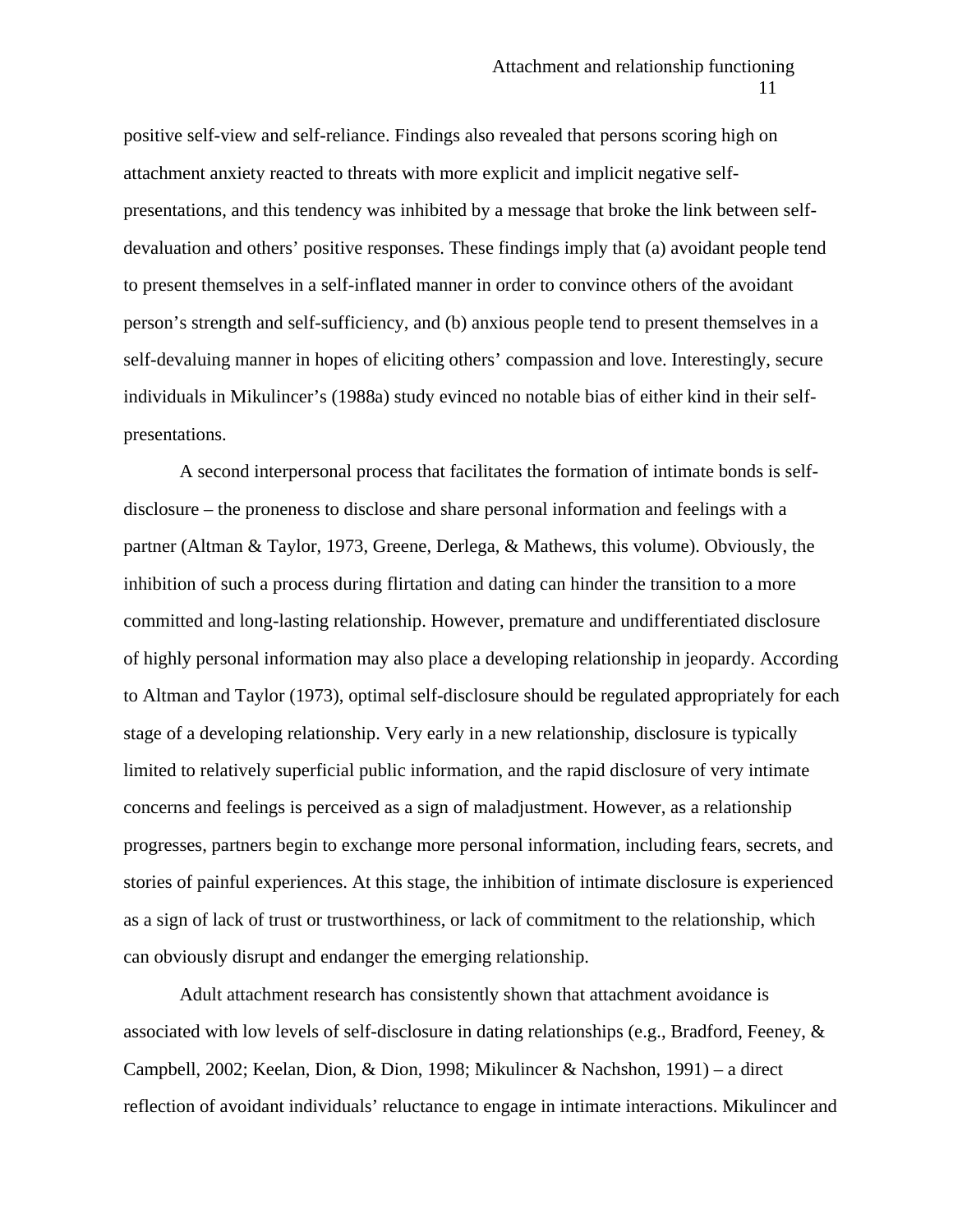Nachshon (1991) also documented the ways in which attachment anxiety shapes selfdisclosure. For anxiously attached individuals, self-disclosure can be a means of quickly merging with others, enlisting their help or support, and reducing their fear of rejection rather than enhancing reciprocal intimacy. As a result, although anxious people were found by Mikulincer and Nachshon (1991) to be highly disposed to self-disclose, they tended to disclose indiscriminately to people who were not yet prepared for intensely intimate interactions and tended to be unresponsive to their partner's disclosure. In fact, Mikulincer and Nachshon (1991) found that anxious people did not usually deal with a partner's disclosed information in their own disclosures, thereby endangering the formation of reciprocal intimacy.

Mikulincer and Nachshon (1991) also described the typical pattern of self-disclosure that characterizes securely attached persons – "responsive self-disclosure." Secure participants in their studies scored relatively high on measures of self-disclosure and responsiveness to a partner's disclosure. They disclosed more personal information to a high than a low disclosing partner; they were attentive to the issues raised in the partner's disclosure and expanded upon them in their own discourse. This combination of self-disclosure and responsiveness to partner's disclosure is likely to be the best strategy for forming intimate, long-lasting relationships – those based on the kind of emotional bonds that secure individuals wish to create and maintain.

The attachment-style differences in the emotional tone of flirtatious and dating interactions, and in self-presentation and self-disclosure during these interactions, help to explain the recurrent finding that people, regardless of their own attachment style, report more positive emotions when imagining a relationship with a secure rather than an insecure partner (e.g., Chappell & Davis, 1998; Klohnen & Shanhong, 2003; Pietromonaco & Carnelley, 1994). In fact, several investigators who have constructed vignettes of potential partners differing in their attachment orientations have found that secure partners are preferred over insecure partners (e.g., Baldwin et al., 1996; Frazier et al., 1996). This fits with our suspicion that the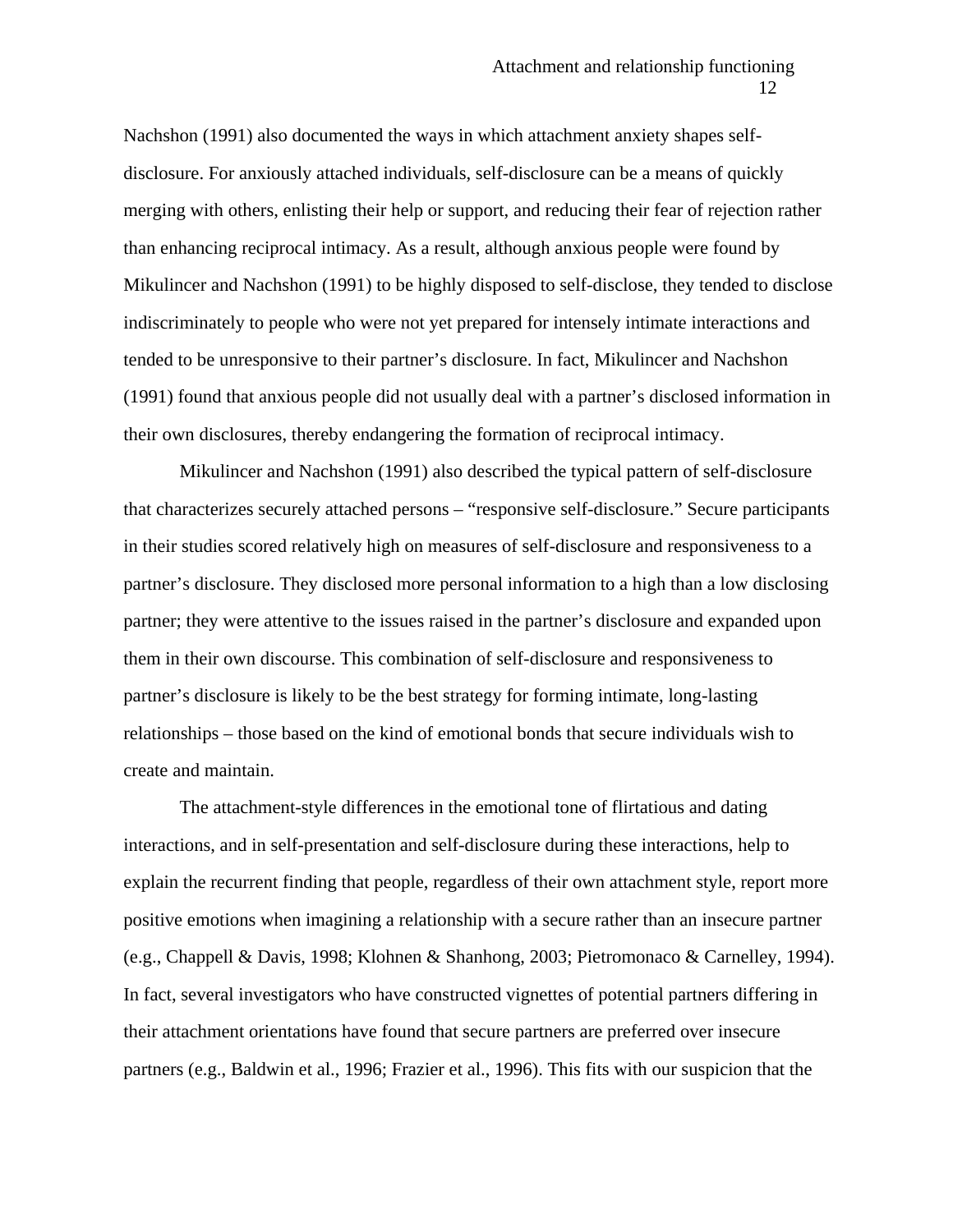positive emotional tone and responsive self-disclosure of secure people make them generally the most attractive partners for people who are hoping to form intimate, emotional bonds.

The same interpersonal processes can explain the bulk of data documenting a positive association between attachment security and the perceived quality of dating relationships. More than thirty studies using different measures of attachment style and different scales measuring relationship satisfaction have found that secure individuals have higher levels of satisfaction with their dating relationships than their insecure counterparts (see Mikulincer, Florian, Cowan, & Cowan, 2002, for a detailed review of these studies). This finding has been replicated repeatedly using both cross-sectional and prospective research designs, and cannot be explained by other personality factors, such as the "big five" personality traits, depression, self-esteem, or sex-role orientation (Mikulincer et al., 2002).

#### *The Consolidation Stage in the Development of a Long-Lasting Romantic Relationship*

In the course of a romantic relationship, couples usually make a transition from falling in love to loving each other. Flirtation and dating give way to longer, less-arousing joint activities, and the sharing of intimate information and discussion of personal issues are supplemented or replaced by discussions of the prospect of implementing shared goals in a long-lasting relationship (e.g., Gagne & Lydon, 2001). Accordingly, the importance of emotional supportiveness, nurturance, and intimacy as determinants of relationship quality increases as initial attraction, passion, and sexual satisfaction recede in importance, and partners begin to make changes in their activities and living conditions that reflect their increasing commitment to a long-term relationship (e.g., Bhrem, 1992; Huston & Burgess, 1979). As a result, the relationship partners gradually become primary attachment figures for each other – primary sources of support, reassurance, comfort, and relief in times of need (Zeifman & Hazan, 2000). All of these changes indicate that partners are consolidating their attachment bonds and setting the foundation for what they expect to be a long-lasting, highly committed, reciprocal relationship.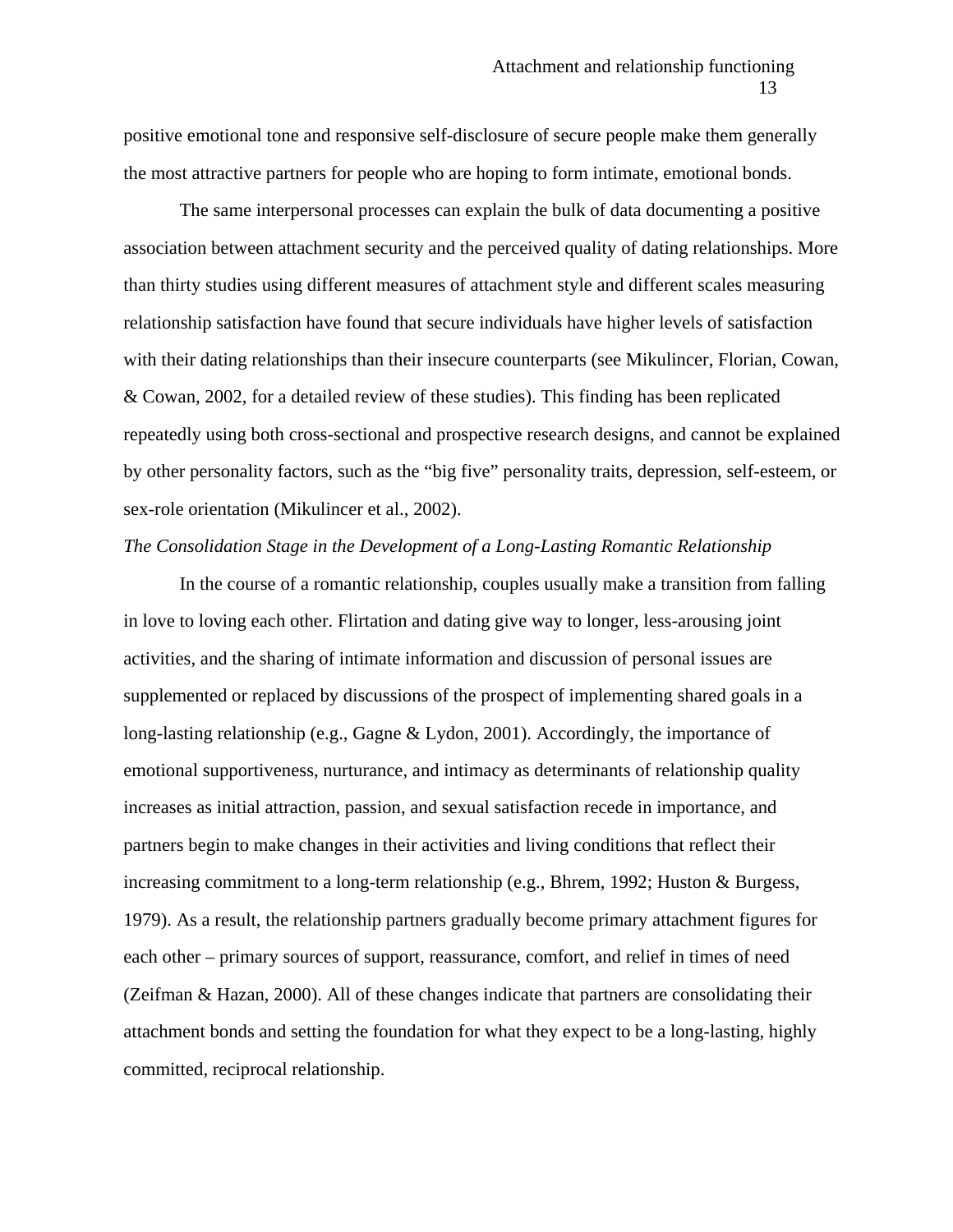During this transition stage, attachment-related strategies can facilitate or hinder the consolidation of a long-lasting relationship. Specifically, the interaction goals of relatively secure individuals (closeness, intimacy) and their positive working models of self and others favor the formation of optimistic expectations about the prospects of a long-lasting relationship and positive beliefs about the partner's trustworthiness, nurturance, supportiveness, and commitment. Moreover, these goals and beliefs encourage securely attached persons to commit to a long-lasting relationship (Morgan & Shaver, 1999), to treat their partner as a primary attachment figure (a target of support-seeking), and to become a primary attachment figure for their partner (a sensitive and responsive caregiver). In contrast, the interaction goals (selffocused search for security and support; deactivation of intimacy needs), regulatory strategies (rumination about relationship threats and worries; emotional distance, detachment, and selfreliance), and negative working models of insecurely attached (anxious and avoidant, respectively) individuals can negatively bias beliefs about the relationship and the partner, and thus inhibit support seeking, support provision, and commitment. As a result, securely attached partners have more chances of consolidating a long-lasting, reciprocal, and satisfactory relationship than do insecurely attached partners.

Adult attachment studies have provided extensive information about the various interpersonal cognitions that can contribute to individual differences in the consolidation of a romantic relationship. Overall, insecure partners, as compared with more secure partners, hold more negative interpersonal cognitions, such as pessimistic beliefs about romantic relationships (e.g., Carnelley & Janoff-Bulman, 1992; Pietromonaco & Carnelley, 1994), negative frames when thinking about these relationships (e.g., Boon & Griffin, 1996), and dysfunctional relational beliefs (e.g., Whisman & Allan, 1996).

There is also extensive evidence concerning the negative influence of insecure attachment strategies on perceptions of a romantic partner. As compared to secure individuals, insecurely attached people (a) hold more negative views of their romantic partner (e.g., Collins & Read, 1990; Feeney & Noller, 1991), (b) perceive their partner as less supportive (e.g.,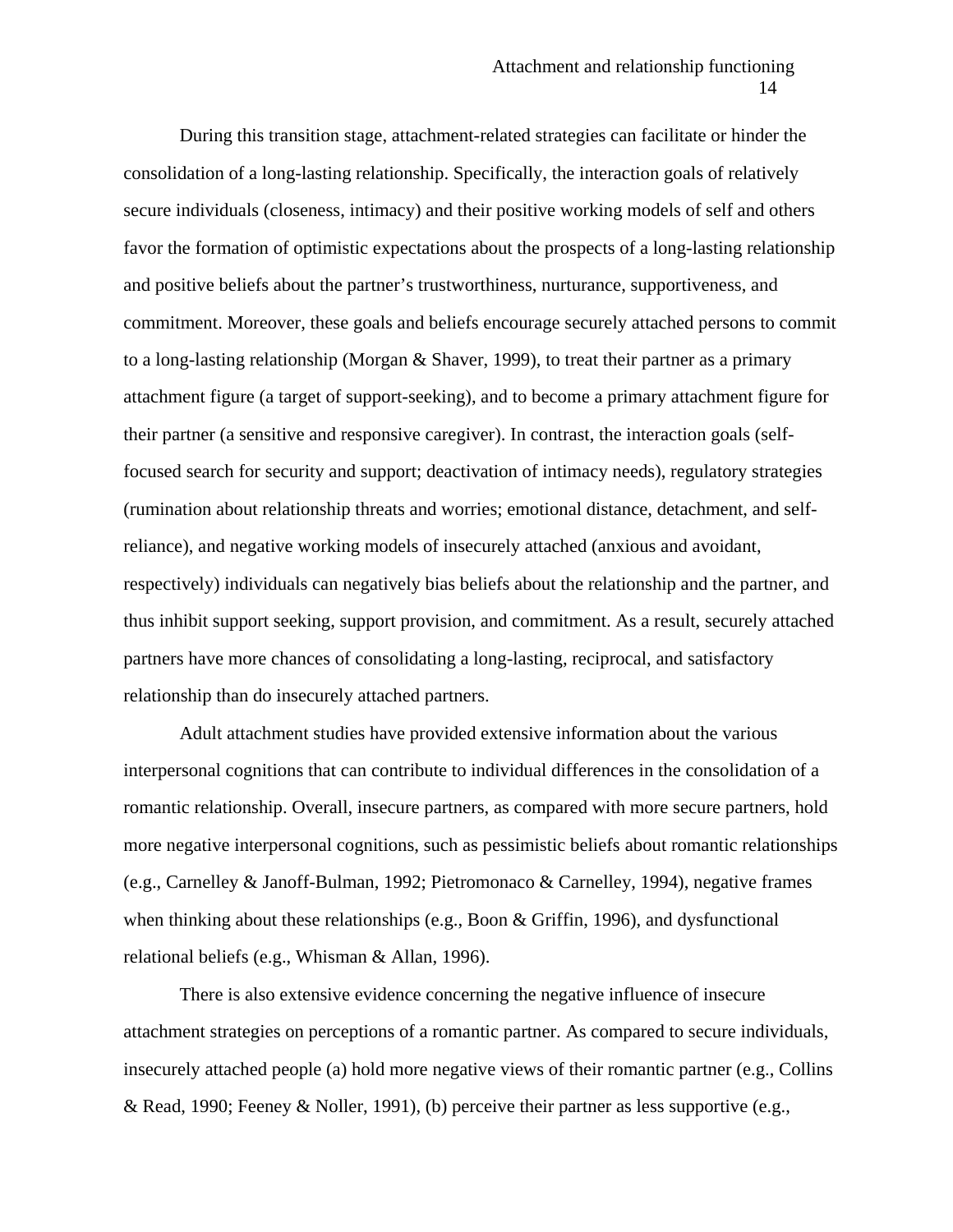Collins & Read, 1990; Ognibene & Collins, 1998), and (c) trust the partner less (e.g., Brennan & Shaver, 1995; Simpson, 1990). Both anxiety and avoidance are also associated with negative expectations concerning the partner's behavior (e.g., Baldwin et al., 1993; Mikulincer & Arad, 1999) and with relationship-damaging explanations of the partner's negative behaviors (e.g., Collins, 1996; Mikulincer, 1998b). For example, Collins (1996) found that more anxious and avoidant people were more likely to attribute a partner's negative behavior to stable and global causes, and to view these behaviors as negatively motivated.

In a series of five studies, Mikulincer (1998b) systematically examined associations between attachment-related strategies and various aspects of trusting or distrusting one's romantic partner. The constructive nature of security-based strategies was evident in secure persons' tendency to have relatively fast access to memories of trust-validation and to report more trust-validation episodes in their current relationship. Mikulincer (1998b) also found that secure people tend to attach relatively high importance to trust-validation episodes and to appraise them as reflecting their partner's beneficent disposition. The attachment strategies of insecure individuals were evident in their reactions to trust-violation episodes. Avoidant people increased their distance from their partner following a betrayal of trust and dismissed the importance of this threatening occurrence. Anxious people, in contrast, worried and ruminated during a trust-betrayal episode and reacted to it with strong negative emotion.

Attachment-related strategies also affect a person's commitment to a romantic relationship. Numerous studies have documented that secure individuals, compared to those who are insecure, report higher levels of commitment to their dating relationships (e.g., Shaver & Brennan, 1992; Simpson, 1990). In addition, Himovitch (2003) recently found that secure people exhibited faster recall of episodes in which they or their partner strengthened their commitment to the relationship, and they appraised these episodes more positively. In contrast, insecure people emphasized the threats involved in relational commitment and displayed faster recall of episodes that led to a decrease in commitment. However, whereas avoidant individuals more rapidly accessed memories of episodes in which they decreased their commitment to the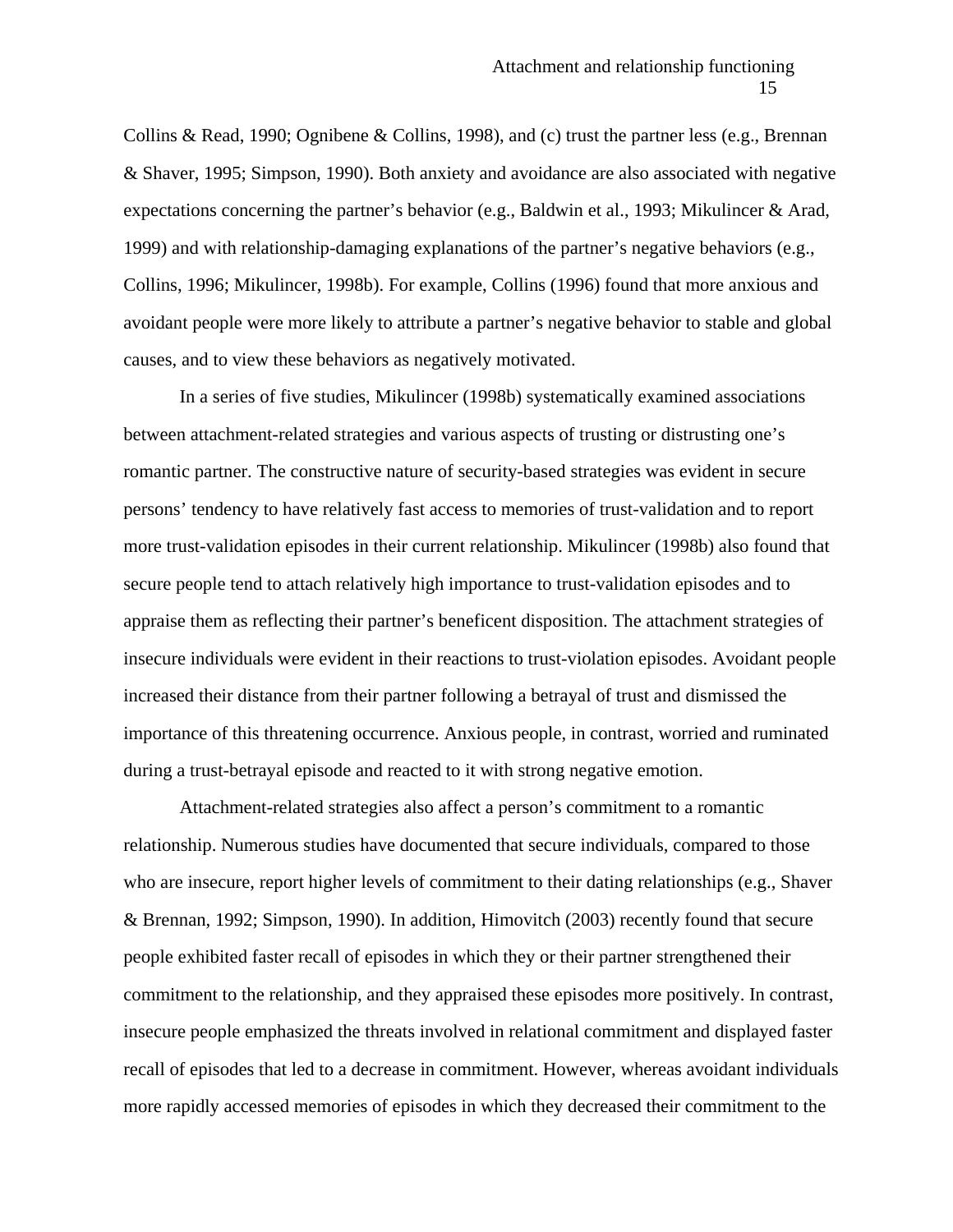relationship, which we interpret as a clear sign of deactivating strategies, anxious individuals more rapidly accessed memories of episodes in which a partner decreased commitment to them, thereby manifesting their hyper-vigilance toward possible rejection.

Adult attachment studies have also consistently documented insecure people's problems with support-seeking and support provision. Several investigators have found that avoidant people are reluctant to appraise their romantic partner as a "safe haven" and seek support from the partner in times of need (e.g., Ognibene & Collins, 1998). The same phenomenon has been reported in studies examining actual support-seeking behavior in stressful laboratory situations (e.g., Collins & B. Feeney, 2000; Simpson, Rholes, & Nelligan, 1992; Simpson, Rholes, Orina, & Grich, 2002). For example, Simpson et al. (1992) told participants they would be exposed to a frightening, potentially painful laboratory procedure. The investigators then unobtrusively observed and coded participants' behavior while they were interacting with their romantic partner. It was found that avoidant participants, as compared with secure ones, exhibited greater reluctance to seek proximity to, and obtain comfort from, their partner. With regard to anxiously attached individuals, findings reveal a more ambivalent reaction toward support seeking. Whereas anxious people are sometimes reticent about expressing their need for support, especially when they suspect that full revelation of their neediness will result in rejection (J. Feeney, 1999), they are also capable of excessive reassurance seeking from their romantic partner, which can be viewed by the partner as intrusive and demanding (Shaver, Schachner, & Mikulincer, 2004).

Insecure people's difficulties in providing support to a partner were first documented by Kunce and Shaver (1994), who constructed a self-report scale tapping caregiving behaviors in romantic relationships. They found that insecure individuals were less likely than their secure counterparts to say they provide emotional support. Moreover, whereas avoidant people's deactivating strategies led them to maintain distance from a needy partner, anxious people's hyperactivating strategies led them to report high levels of overinvolvement with partner's problems and a pattern of compulsive, intrusive caregiving. These findings have been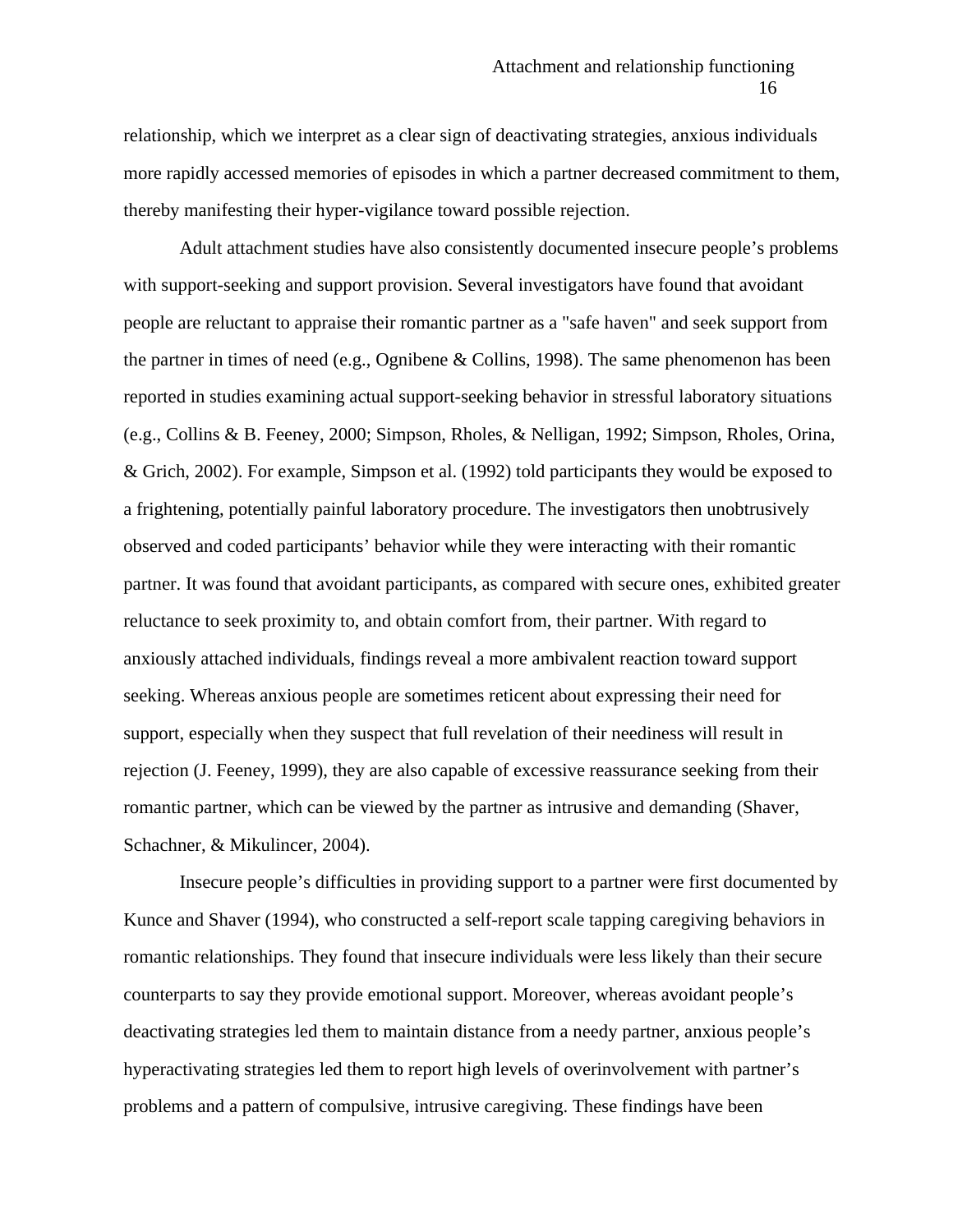replicated in subsequent, more behavioral studies (e.g., Carnelley, Pietromonaco, & Jaffe, 1996; J. Feeney, 1996; J. Feeney & Hohaus, 2001).

The link between attachment security and sensitive caregiving has been further documented in observational studies by B. Feeney and Collins (2001), Simpson et al. (1992), Rholes, Simpson, and Orina (1999), and Simpson et al. (2002), who videotaped heterosexual dating couples while one partner waited to endure a stressful task. Overall, as compared with relatively secure participants, those who were less secure offered less comfort and reassurance to their distressed partner. Moreover, participants who were relatively secure and whose dating partners sought more support provided more support, whereas secure participants whose partners sought less support provided less. This finding indicates sensitive responsiveness: Secure participants recognized their partners' worries and tried to be especially warm and supportive, but they also recognized times when the partner was capable of proceeding autonomously and they stood back and honored that autonomy. Compatible findings were obtained by Collins and B. Feeney (2000), who videotaped dating couples while one member of the couple disclosed a personal problem to the other. Insecure participants provided less instrumental support, were less responsive, and displayed more negative caregiving behaviors toward their distressed partner, compared with more secure participants.

A recent study conducted by Cobb, Davila, and Bradbury (2001) suggests that perceptions of a relationship partner's attachment style, not just a person's own attachment style, are important in determining the degree to which supportive caregiving will occur. The authors tested a mediation model in which positive perceptions of partner's security were associated with adaptive support behavior, which in turn predicted increases in relationship satisfaction. The findings supported the model and indicated that positive perceptions of a partner's security resulted in relationship enhancement partly by virtue of its influence on couple members' supportive interactions.

In this consolidation stage of a developing relationship, part of what partners are consolidating is a relationship-specific sense of attachment security (the extent to which each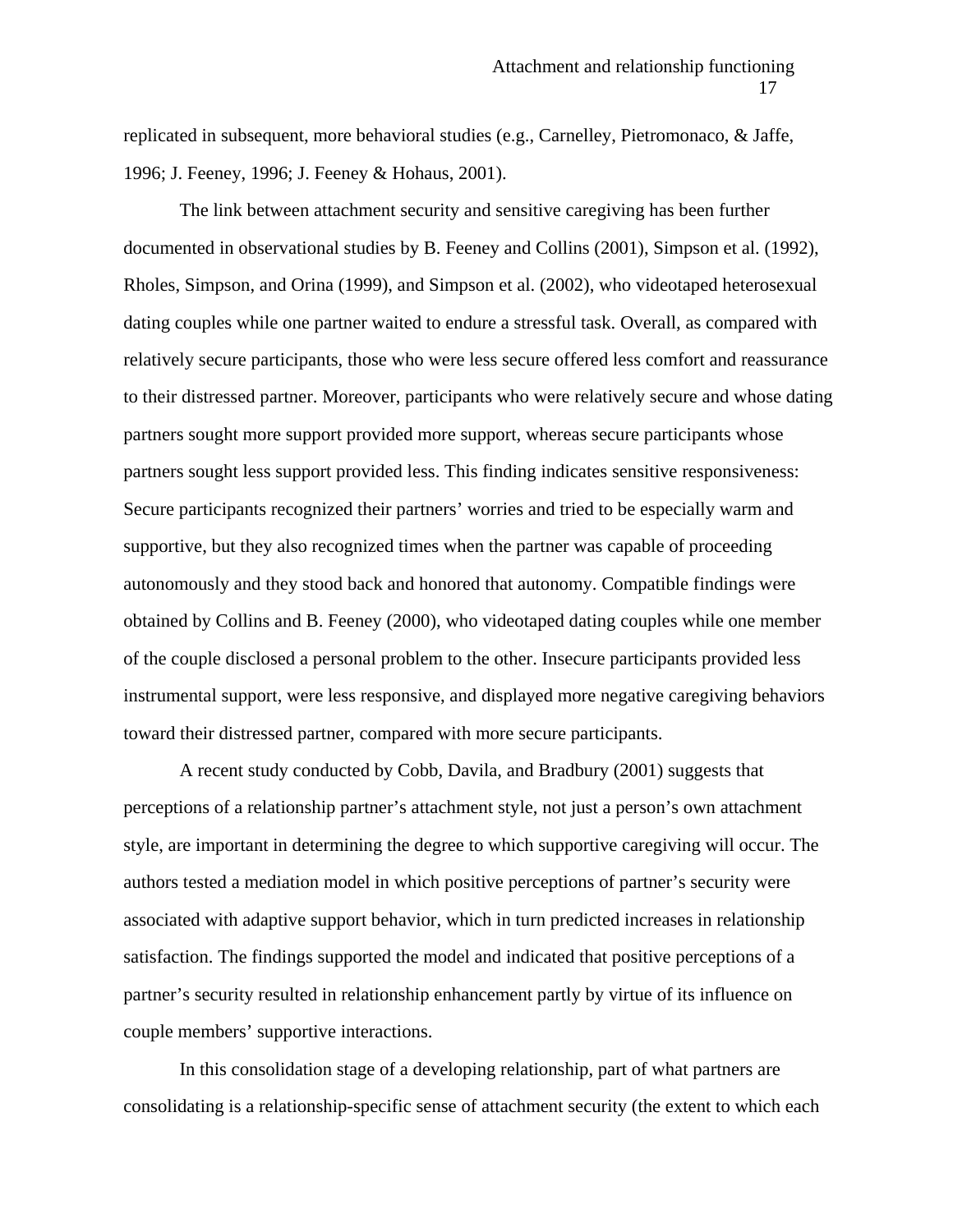person feels that the partner will be available and supportive in times of need). This sense can be biased by a person's global working models of attachment relationships, but it can also be affected by a partner's actual supportive behaviors. In fact, the relationship-specific sense of security can become a potent regulator of attachment-system functioning as indicated by interpersonal cognitions and behaviors within the relationship, even if it does not fit a person's global working models. Indeed, Kobak and Hazan (1991) found that partners with a relatively strong relationship-specific sense of security were less rejecting and more supportive during problem-solving and confiding interactions (in the latter case, sharing a disappointment with one's partner). More important, Cozzarelli, Hoekstra, and Bylsma (2000) and Cowan and Cowan (2002) found that reports of secure attachment within a specific romantic relationship were more powerful predictors of satisfaction with that relationship than reports of global attachment security. This difference between global and relationship-specific levels of working models has recently been explored in detail by Overall et al. (2003).

#### *Maintenance of a Long-Lasting Relationship*

There is now good evidence that securely attached people maintain more stable romantic relationships than insecure people and report higher levels of marital satisfaction and adjustment (see Mikulincer et al., 2002, for a review). For example, Davila, Karney, and Bradbury (1999) collected data every six months for three years from newlywed couples and found that changes in husbands' and wives' reports of secure attachment predicted concurrent changes in both partners' reports of marital satisfaction. Studies of marriage have also linked attachment security with more marital intimacy (Mayseless, Sharabany, & Sagi, 1997), less marital ambivalence (Volling, Notaro, & Larsen, 1998), and stronger marital cohesion (Mikulincer & Florian, 1999). Not surprisingly, secure individuals are less likely to be divorced (e.g., Hazan & Shaver, 1987).

Attachment-related strategies seem to be involved in several interpersonal processes that facilitate or hinder the maintenance of a satisfactory long-lasting relationship. One such process is marital communication. Several studies have found attachment security to be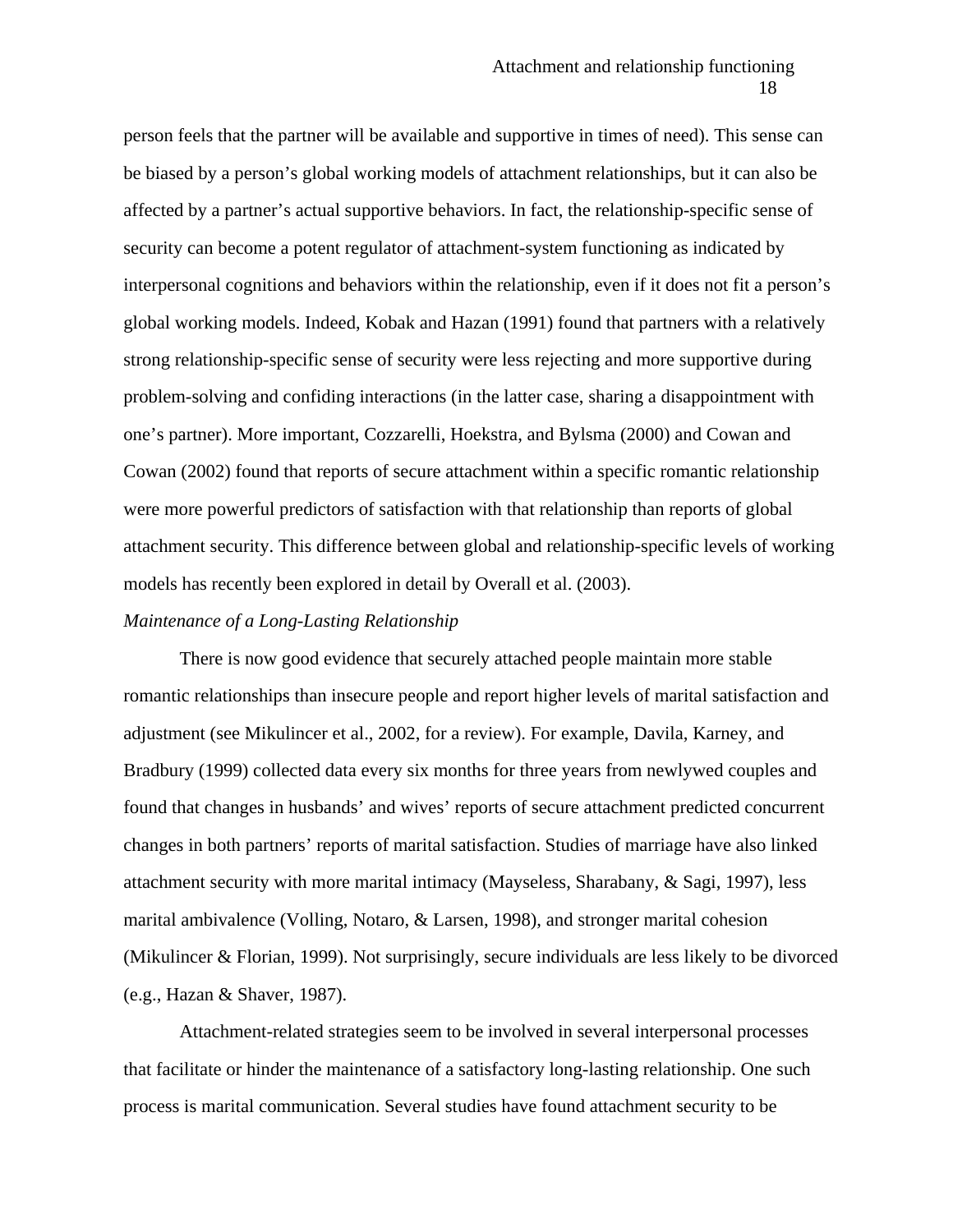associated with more constructive, mutually sensitive patterns of dyadic communication and negatively associated with the demand-withdrawal pattern known to be destructive to relationship stability and satisfaction (e.g., J. Feeney, 1994; Fitzpatrick, Fey, Segrin, & Schiff, 1993). Moreover, secure partners have been found to maintain more positive patterns of nonverbal communication (expressiveness, pleasantness, attentiveness) than less secure partners (e.g., Guerrero, 1996; Tucker & Anders, 1998) and to be more accurate in expressing their feelings and coding their partner's nonverbal messages (e.g., J. Feeney, 1994). Especially important is the fact that the association between attachment security and relationship satisfaction is mediated by a constructive, mutually sensitive pattern of communication (e.g., J. Feeney, 1994).

The way couples manage interpersonal conflicts is also an important link between attachment security and the maintenance of a satisfying and long-lasting relationship. Attachment-related strategies influence the methods couples adopt to manage inevitable interpersonal tensions (e.g., Gaines et al., 1997; Scharfe & Bartholomew; 1995). Specifically, secure people rely more heavily on effective conflict resolution strategies – compromising and integrating their own and their partner's positions. They also display greater accommodation when responding to a partner's anger or criticism. In contrast, insecure people tend to rely on less effective conflict resolution strategies, which leave conflicts unresolved and may even lead to conflict escalation. As usual, the different forms of insecurity encourage different ineffective means of dealing with distress: Whereas anxious people's hyperactivating strategies lead them to intensify conflict, avoidant people's deactivating strategies lead them to distance themselves from conflictual interactions and avoid engaging with their partner.

There are also attachment-related variations in people's reactions to a partner's negative behavior (e.g., Collins, 1996; Mikulincer, 1998c, Rholes et al., 1999). On the one hand, secure individuals react to a partner's negative behavior with controlled expressions of anger, without extreme hatred or hostility, and this appears to have beneficial effects on their relationships. On the other hand, insecure people indulge themselves in uncontrolled bouts of anger, hatred,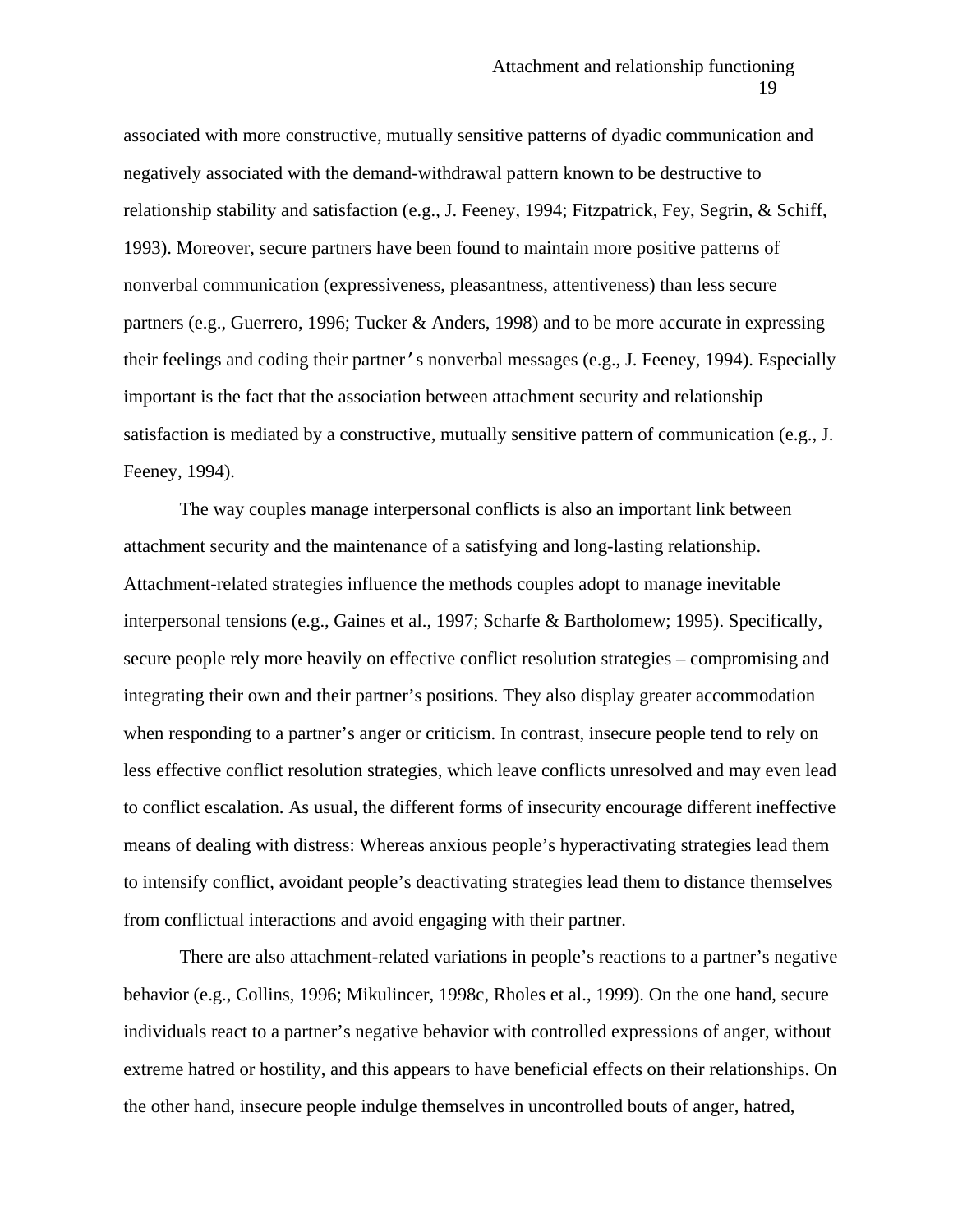and/or feelings of resentment and hostility toward a partner. However, because deactivating strategies require the suppression of emotion, avoidant people's anger tends to be expressed only in unconscious or unintended ways and can take the form of nonspecific hostility. In contrast, anxiously attached individuals experience intense bouts of anger toward both the partner and the self, a manifestation of hyperactivating strategies (e.g., intense protest) and negative models of self.

Avoidant individuals' hostile attitudes toward relationship partners were also documented in Shaver and Mikulincer's (2003) recent study of forgiveness. As compared with less avoidant individuals, people who scored high on avoidance were less likely to forgive a partner who had hurt them. Moreover, when avoidant individuals were asked to recall an episode in which they forgave a relationship partner who had hurt them, they revealed a negative construal of these events. Their reactions were characterized by narcissistic wounds, thoughts about relationship deterioration, and lack of understanding of the partner's hurtful actions. Avoidant individuals' disinclination to forgive was also noted in a subsequent daily diary study in which participants reported their reactions to their partner's negative behaviors for a period of 21 days (Shaver & Mikulincer, 2003).

The maintenance of a long-lasting relationship also depends on the extent to which partners express affection, respect, admiration, and gratitude to each other and the extent to which they are able to create a climate of appreciation instead of criticism or contempt (Gottman, 1993). We have preliminary evidence that attachment security is related to the formation of such a climate and contributes to what Gottman (1993) called *marital friendship*. Specifically, secure people report more respect, admiration, and gratitude toward their romantic partner (Frei & Shaver, 2002; Shaver & Mikulincer, 2003) than insecure persons. In addition, we (Shaver & Mikulincer, 2003) found that when avoidant people were asked to recall an episode in which they felt grateful to a relationship partner, they tended to remember more negative experiences, involving more narcissistic threats and distrust, and less happiness and love. People scoring high on attachment anxiety tended to remember more ambivalent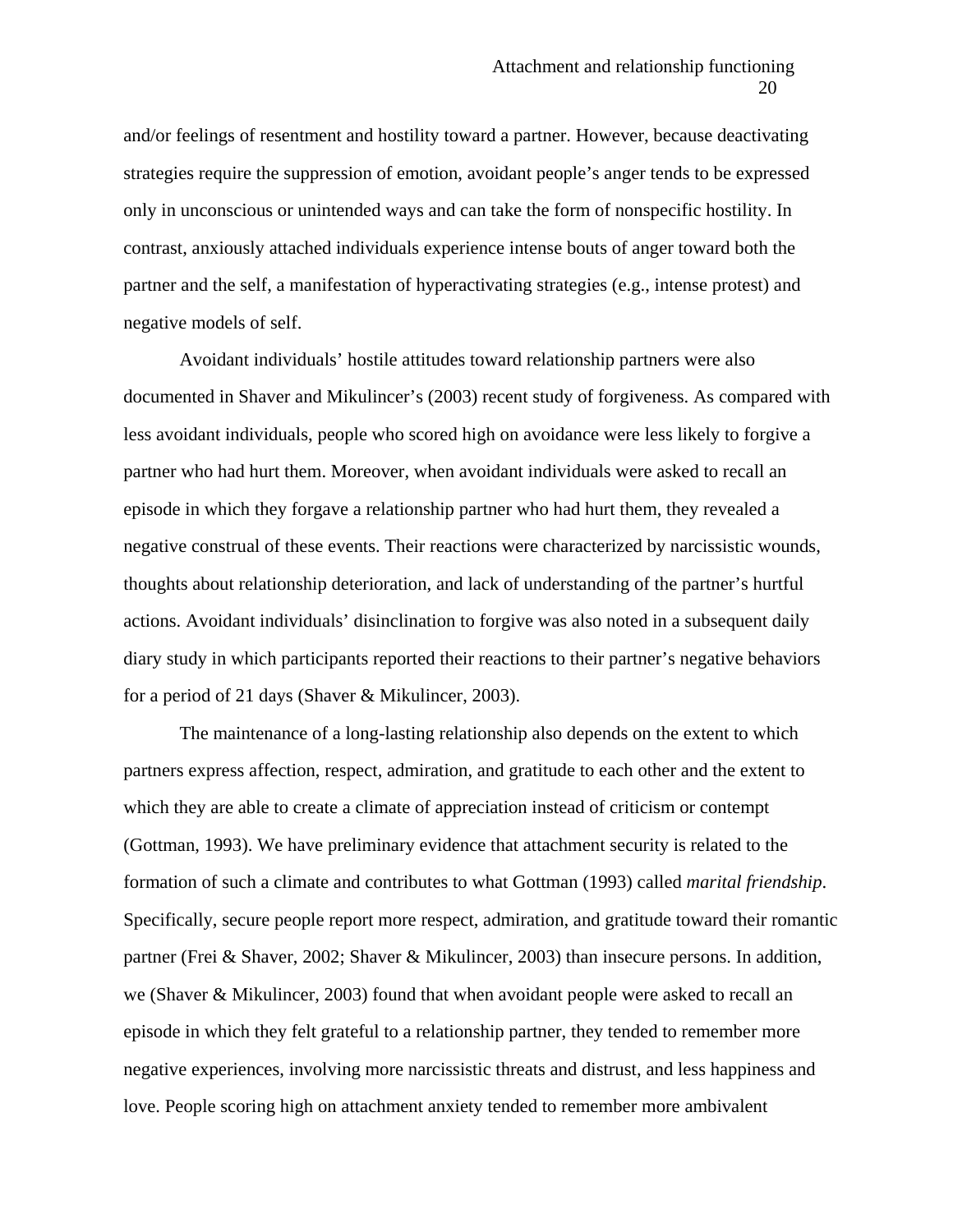experiences of gratitude-eliciting episodes: They recalled relatively high levels of securityrelated feelings, happiness, and love together with relatively high levels of narcissistic threats and inferiority feelings. Interestingly, data from a subsequent diary study (Shaver & Mikulincer, 2003) revealed that highly avoidant people experienced relatively low levels of gratitude even on days when they perceived a partner's behavior as positive. That is, a partner's positive behavior elicited gratitude mainly among participants who were not avoidant.

Another interpersonal process involved in the maintenance of a satisfying long-lasting relationship is the couple's engagement in novel, arousing activities that break their routines and "expand their selves" (to use the terminology favored by Aron, Norman, Aron, & Lewandowski, 2002). This engagement in shared expanding activities depends, however, on partners' openness to new experiences, their tolerance of novelty and ambiguity, and their inclination to explore. Adult attachment studies have consistently found that secure people are more likely than insecure ones to engage in exploration and exhibit higher levels of cognitive openness (e.g., Green-Henessy & Reis, 1998; Mikulincer, 1997; Mikulincer & Arad, 1999). As a result, attachment security is likely to facilitate participation in shared self-expanding activities, which, in turn, will enhance relationship satisfaction.

Attachment security is also involved in the extent to which romantic partners satisfy their sexual needs (e.g., Brennan & Shaver, 1995; Tracy, Shaver, Albino, & Cooper, 2003). Attachment security is associated with sexual satisfaction and is conducive to genuine intimacy in sexual situations, including sensitivity and responsiveness to a partner's wishes and openness to mutual sexual exploration. In contrast, avoidant individuals tend to remain emotionally detached during sexual activities, another manifestation of their deactivating strategies; and anxiously attached individuals tend to hyperactivate sex-related worries and engage in sex primarily to placate a partner, feel accepted, and avoid abandonment (Davis, Shaver, & Vernon, in press; Schachner & Shaver, in press).

Insecure people's approach to sexual activities can also hinder marital satisfaction by fostering relational tensions related to fidelity, betrayal, and jealousy. For example, the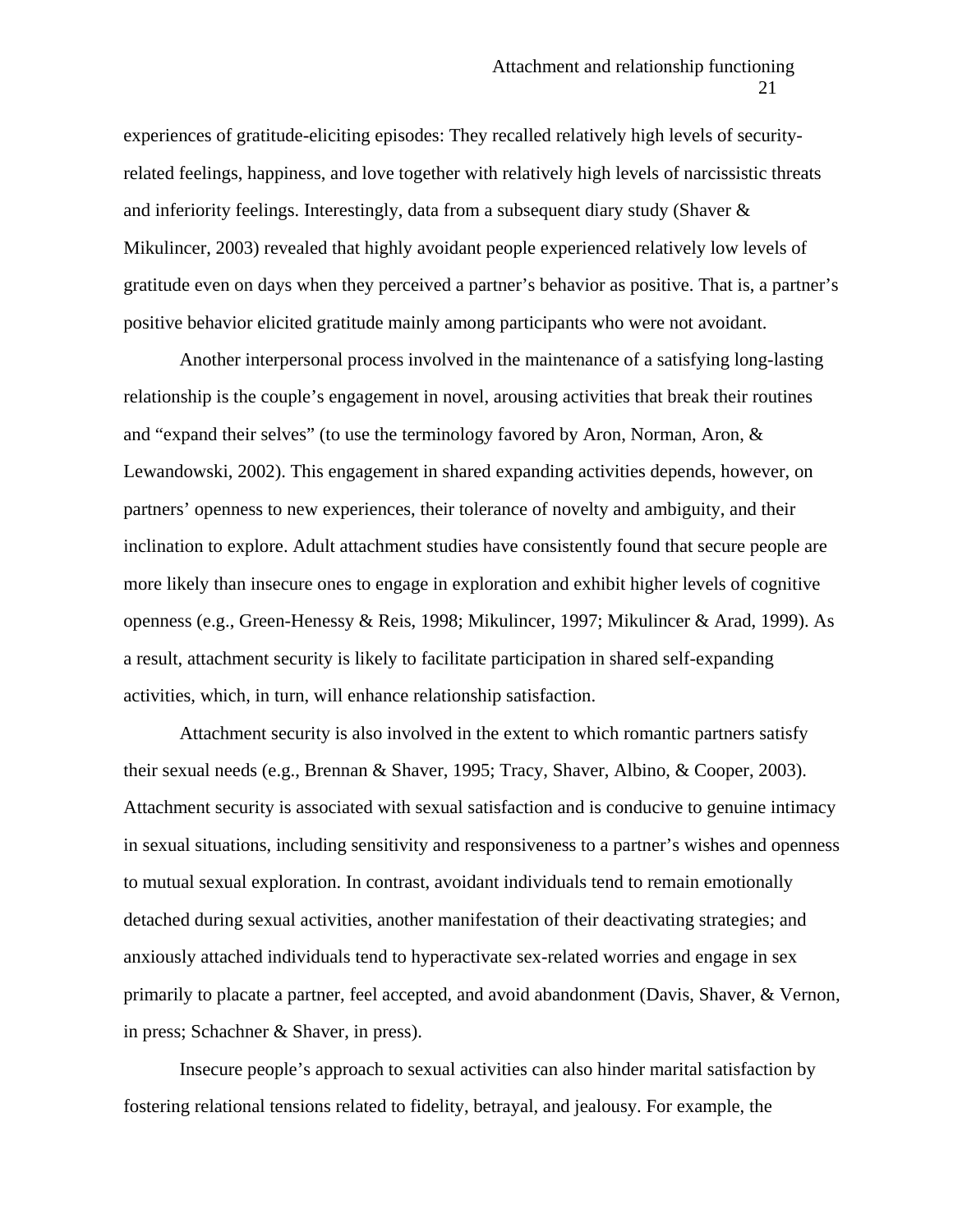reluctance of avoidant people to get emotionally involved with or committed to any particular sexual partner can foster positive attitudes toward extramarital affairs, which can place a marriage in jeopardy. Indeed, Schachner and Shaver (2002) recently found that attachment avoidance is associated with "mate poaching" – attempts to attract someone who is already in a relationship, and being open to being "poached" by others – and to low scores on a relationship exclusivity scale. In contrast, the tendency of anxious individuals to hyperactivate vigilance and concern regarding the possibility of losing their sexual partner can lead to intense bouts of jealousy, which in turn endanger relationship stability and quality. There is extensive evidence that anxiously attached individuals are prone to jealousy and tend to be overwhelmed by jealous feelings (e.g., Guerrero, 1998; Sharpsteen & Kirkpatrick, 1997). Furthermore, they tend to report high levels of suspicion and worry during jealousy-eliciting events and cope with them by engaging in intensive partner surveillance (Guerrero, 1998).

Beyond these important interpersonal processes, attachment security can contribute to maintenance of a long-lasting relationship by assisting partners in coping effectively with life difficulties, personal changes, and developmental transitions. The quality of a long-lasting relationship can be jeopardized by a broad array of extra-relational stressors (e.g., illness or injury, financial difficulties, problems at work); changes in a partner's identity, preferences, and values; and normative transitions that demand personal and dyadic readjustment (e.g., parenthood, aging). The optimistic and constructive regulatory strategies associated with attachment security, which facilitate coping with and adjusting to hardships, can facilitate rapid repair of individuals' feelings and relationship damage that may occur in conjunction with stress. In support of this idea, recent studies show that securely attached spouses deal more constructively with the transition to parenthood and are able to maintain high levels of marital satisfaction after becoming parents (e.g., Alexander, J. Feeney, Hohaus, & Noller, 2001; Simpson & Rholes, 2002). Moreover, Vasquez, Durik, and Hyde (2002) found that secure attachment facilitates coping with work-related stressors and inhibits the spread of work-related distress into the domain of marital satisfaction.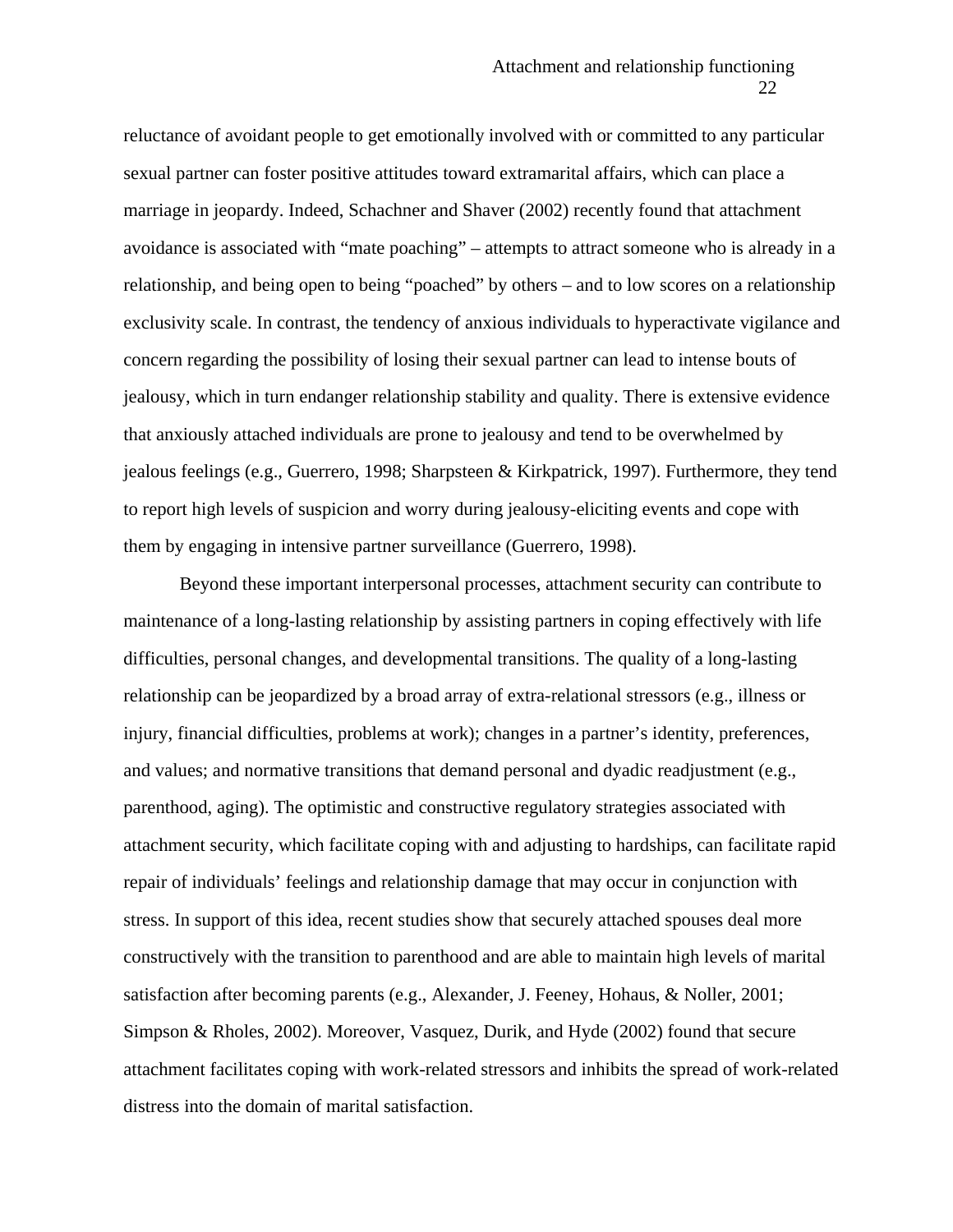Before concluding this section, it is important to note that although our theoretical ideas and review of empirical studies are focused mainly on the contribution of a person's chronic attachment orientation to his or her relational cognitions and behaviors, the attachment system is affected by a relationship partner's behaviors, which are partly a function of the partner's attachment system. There is increasing evidence that one partner's attachment orientations add to the prediction of the other partner's relational cognitions and behaviors beyond the contribution made by the partner's own attachment orientation (e.g., Brennan & Shaver, 1995; Collins & B. Feeney, 2000; J. Feeney & Hohaus, 2001). Moreover, a person's scores on attachment anxiety and avoidance have differential effects on relational cognitions and behaviors depending on the partner's attachment orientation. These studies suggest a need for systemic models of attachment dynamics that characterize and explain the complex ways in which both partners' attachment systems shape the quality of their relationship.

 *Extending Adult Attachment Theory and Research to Other Kinds of Relationships* 

Although adult attachment research has focused mainly on dating and marital relationships, the interpersonal manifestations of attachment-related strategies are relevant to other kinds of relationships as well. Variations in attachment-system functioning bias access to specific mental representations of relationship partners and, with time, engender global attitudes toward closeness, support seeking, and support provision as well as recurrent problems in the interpersonal domain. These chronically accessible representations, global attitudes, and recurrent problems tend to crystallize in particular patterns of relatedness and profiles of relationship functioning, which become aspects of personality that can be manifested in different kinds of relationships. Research has shown, for example, that selfreports of attachment anxiety and avoidance are related to specific kinds of interpersonal problems, as measured by the Inventory of Interpersonal Problems (e.g., Bartholomew & Horowitz, 1991; Cyranowski et al., 2002).

Following this line of reasoning, it has been proposed that attachment-related strategies are relevant to explaining the quality of best friendships that involve intimacy, support seeking,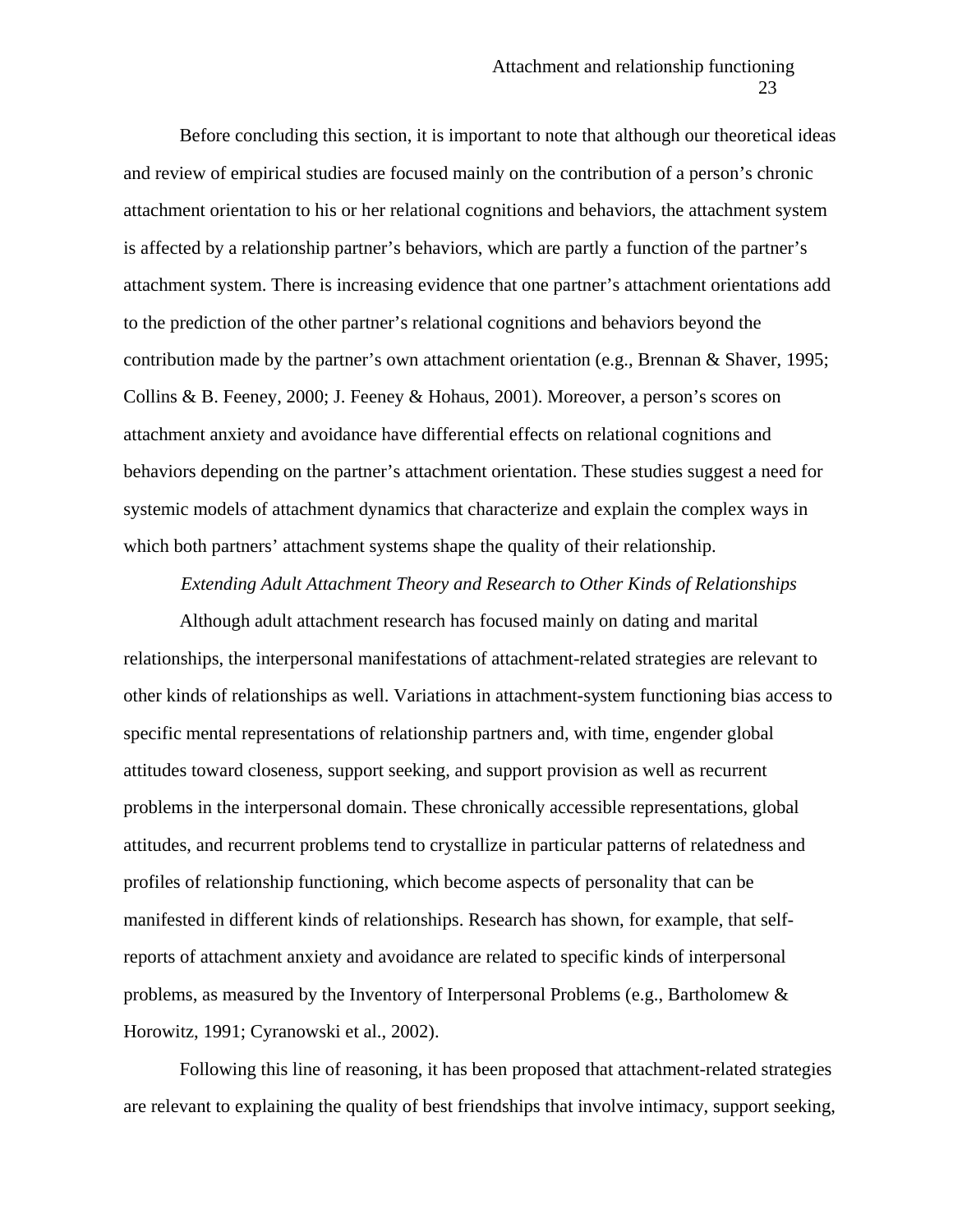and support giving. Preliminary evidence suggests that the attachment-style differences observed in romantic relationships are replicated in the realm of close friendship. Specifically, secure, as compared with insecure, individuals have more satisfying friendships (e.g., Bippus & Rollin, 2003; Markiewicz, Doyle, & Brendgen, 2001), display more intimate patterns of communication with their friends (e.g., Grabill & Kerns, 2000; Mayseless, Sharabany, & Sagi, 1997), and rely on more constructive strategies for resolving conflicts with friends (e.g., Bippus & Rollin, 2003; Creasey, Kershaw, & Boston, 1999). The interpersonal manifestations of attachment-related strategies were also observed in Mikulincer and Selinger's (2001) study of adolescents' same-sex friendships. Whereas secure adolescents flexibly engaged in a wide variety of activities (support seeking, creating opportunities to have fun) with their best friend, anxiously attached adolescents narrowed their interactions to the seeking of support and reassurance, and avoidant adolescents tended to dismiss the importance of friendship and maintain emotional distance even from their best friend.

The interpersonal manifestations of attachment-related strategies should also be evident in every kind of relationship that involves support seeking and support giving, such as parentchild and relationships and relationships between clients and therapists or counselors. With regard to parent-child relationships, Rholes et al. (1997), for example, reported that both avoidance and anxiety were associated with less (self-perceived) ability to relate to their children and less expected warmth in child rearing among a sample of college students who were not yet parents. In observational studies of maternal behavior (e.g., Crowell & Feldman, 1988, 1991), secure mothers were warmer, more supportive, and more helpful toward their child and more attuned to their child's affect than insecure mothers. Similar associations between attachment style and caregiving have also been noted when observing fathers' interactions with their children (e.g., Cohn, Cowan, Cowan, & Pearson, 1992).

With regard to therapist-client relationships, more securely attached therapists tend to form stronger and more trusting therapeutic bonds with their patients – typically called a *working alliance* (e.g., Sauer, Lopez, & Gormley, 2003), and to respond more empathically to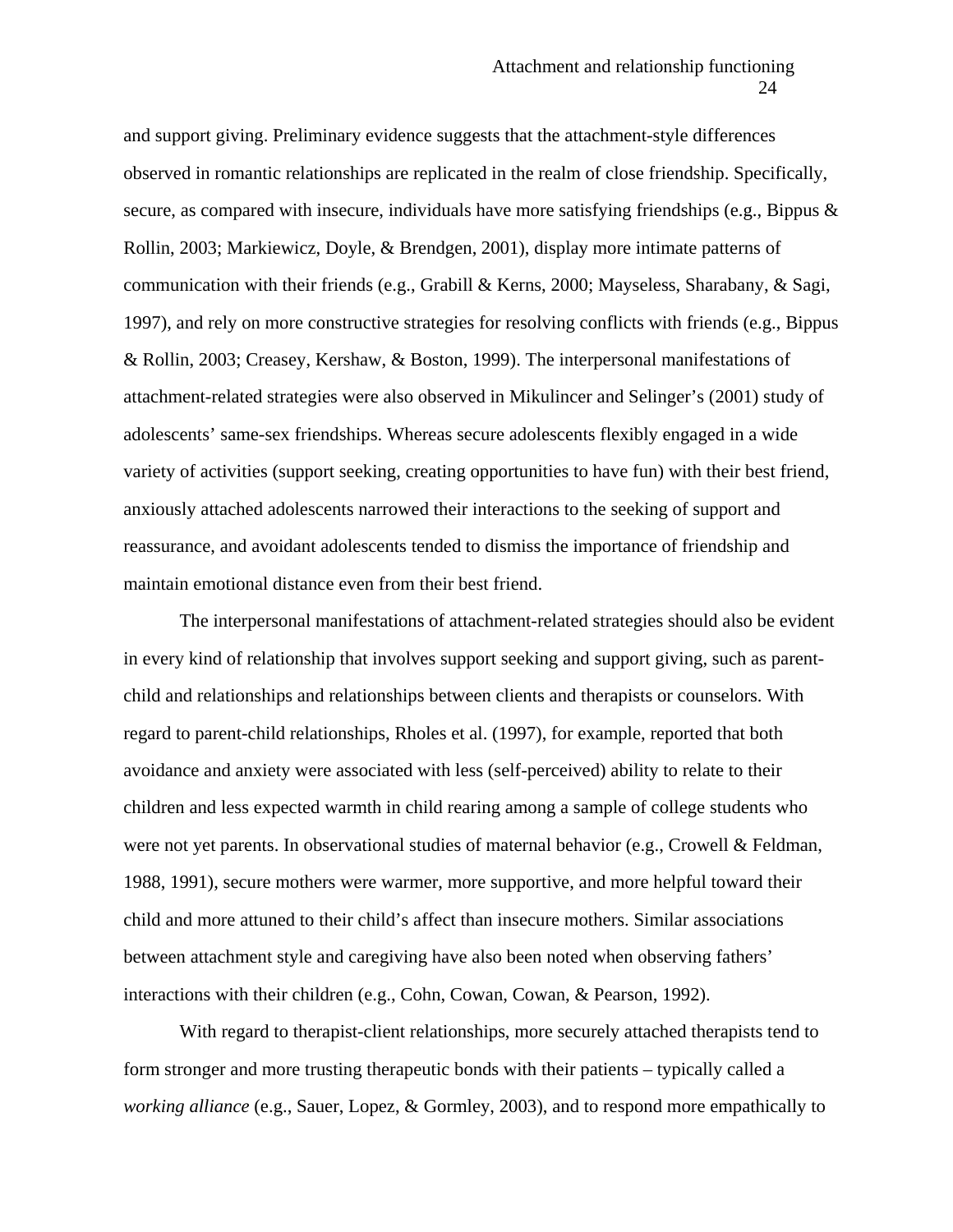clients' narratives (Rubino, Barker, Roth, & Fearon, 2000). A client's attachment style also has important effects on the therapeutic relationship. Sauer et al. (2003) found that secure clients established better working alliances with their therapists, and Satterfield and Lyddon (1995) found that clients who felt they could depend on others to be available when needed were more likely to establish a secure personal bond with their therapist. Similar benefits of client security have been noted even in studies involving more severely troubled patients (Dozier, 1990). Greater patient attachment security was associated with better treatment compliance, whereas avoidant tendencies were associated with rejection of treatment providers, less self-disclosure, and poorer use of treatment.

Attachment theory is even useful for understanding intra-group relationships. People often feel attached to groups; they seek proximity with other group members in times of need; and the group as whole can be a source of support, comfort, and relief (e.g., Hogg, 1992). More specifically, Smith, Murphy, and Coats (1999) found that people can develop feelings of attachment anxiety and avoidance toward a group, and that higher scores on group-specific attachment anxiety and avoidance are related to lower identification with social groups, stronger negative emotions toward groups, and lower perceived support from groups. Recently, Rom and Mikulincer (2003) found that people who are secure in their close relationships, as compared to less secure people, have more positive memories of group interactions, appraise group interactions in more challenging and less threatening terms, react to these interactions with more positive affect, and function well, instrumentally and socioemotionally, during team work.

In a recent study, we (Mikulincer & Shaver, 2001) extended attachment theory to the realm of inter-group relationships, focusing on inter-group prejudice and hostility. We reasoned that if the sense of attachment security helps to regulate children's fear of strangers (which it does), it can also regulate adults' reactions to out-group members, perhaps even members of groups that are in conflict with one's own. We hypothesized that the sense of attachment security would attenuate negative reactions to out-groups. In examining this hypothesis, we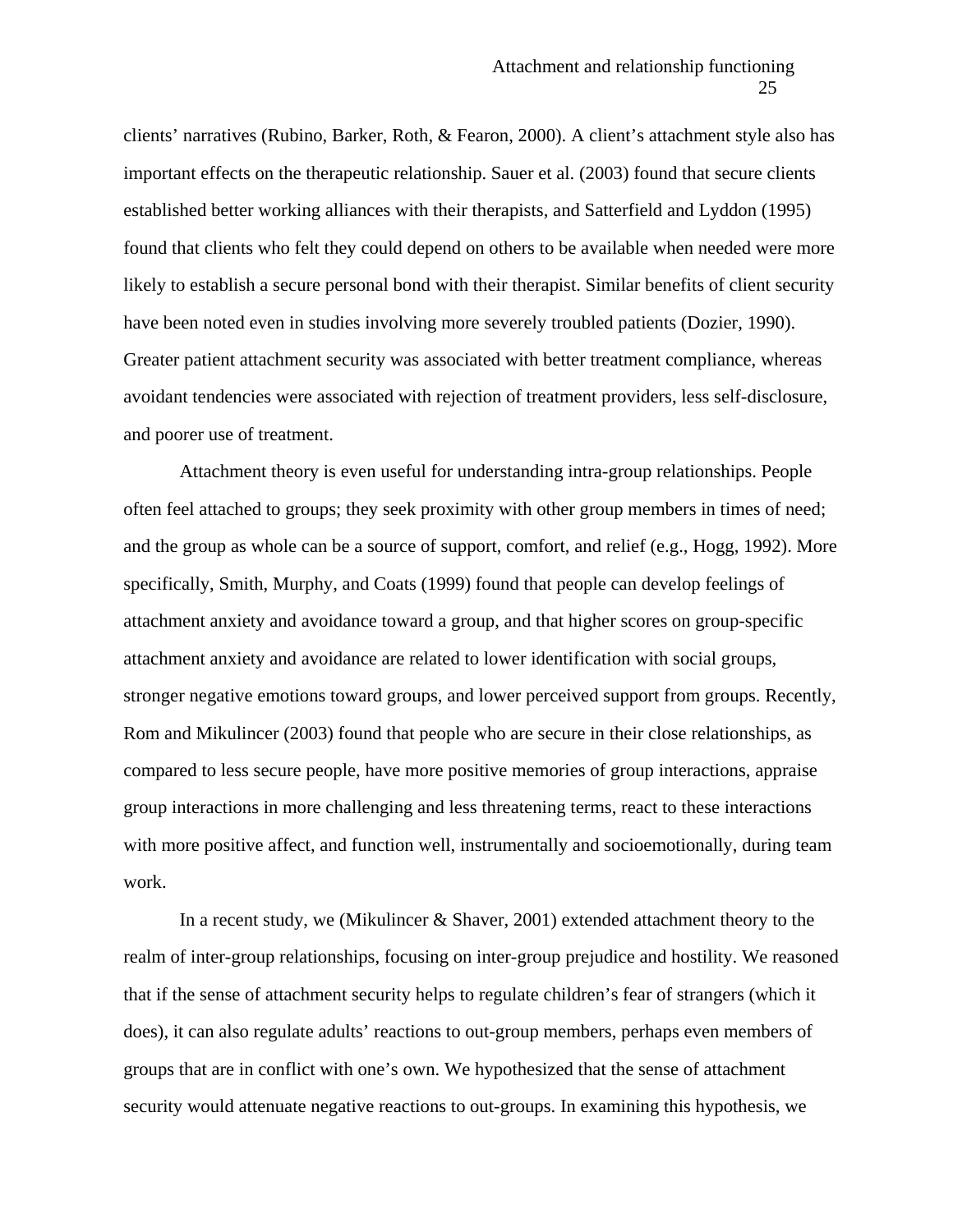measured a person's chronic attachment style, contextually primed attachment security representations, and assessed evaluations and willingness to interact with a variety of out-group members. We found that both the sense of chronic attachment security and the contextual priming of security representations were associated with more positive evaluations of outgroup members and heightened willingness to interact with them. These effects were mediated by threat appraisal and were found even when participants were led to believe they had failed on a cognitive task or their national group had been insulted by an outgroup member.

#### *Conclusions*

Attachment theory was originally created to explain the behavior of young children in relationships with their primary caregiver, usually mother, and the long-term personal and social outcomes of early secure or insecure relationships. The theory was broad from the start because Bowlby rooted it in psychoanalysis, primate ethology, control systems theory (an early form of cognitive psychology), and cognitive developmental psychology. He considered a vast amount of evidence related to emotions, attachments (which he conceptualized as emotional bonds), separation experiences, losses (especially through death), psychological defenses, and psychopathology. Amazingly, despite its original breadth, the theory and the evidence it encompasses and continues to generate is enormously greater now than when Bowlby was writing, thanks to the extension of the theory to adult romantic and marital relationships, close friendships, helping relationships, and intra- and inter-group processes. Underlying the continuously branching and expanding body of knowledge is a relatively simple model of the attachment behavioral system and the forms it takes in response to security-enhancing or security-denying relationships. The relational and affect-regulation strategies adopted by people with varying degrees of attachment security and types of insecurity play a huge role in interpersonal relations, are an important target for educational and clinical interventions, and are an endless source of fascination for researchers.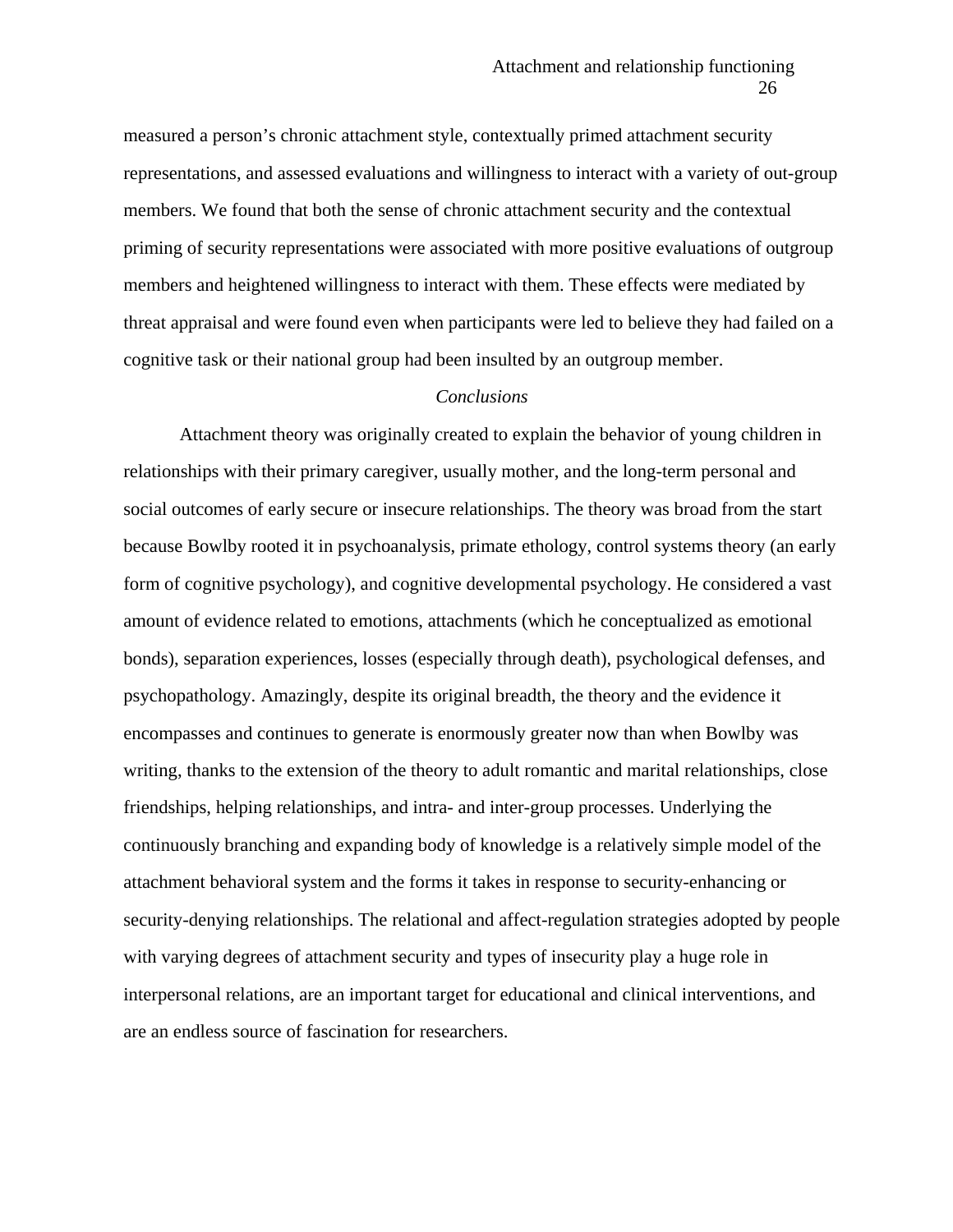#### *References*

Ainsworth, M. D. S., Blehar, M. C., Waters, E., & Wall, S. (1978). *Patterns of attachment: Assessed in the strange situation and at home*. Hillsdale, NJ: Erlbaum.

Alexander, R., Feeney, J. A., Hohaus, L., & Noller, P. (2001). Attachment style and coping resources as predictors of coping strategies in the transition to parenthood. *Personal Relationships*, *8*, 137-152.

Altman, I., & Taylor, D. (1973). *Social penetration: The development of interpersonal relationships.* New York: Holt, Rinehart, & Winston.

Aron, A., Norman, C. C., Aron, E. N., & Lewandowski, G. (2002). Shared participation in self-expanding activities: Positive effects on experienced marital quality. In P. Noller & J. A. Feeney (eds.), *Understanding marriage: Developments in the study of couple relationships* (pp. 177-194). New York: Cambridge University Press.

Baldwin, M. W., Fehr, B., Keedian, E., & Seidel, M. (1993). An exploration of the relational schemata underlying attachment styles: Self-report and lexical decision approaches. *Personality and Social Psychology Bulletin, 19*, 746-754.

Baldwin, M. W., Keelan, J. P. R., Fehr, B., Enns, V., & Koh Rangarajoo, E. (1996). Social-cognitive conceptualization of attachment working models: Availability and accessibility effects. *Journal of Personality and Social Psychology, 71*, 94-109.

Bartholomew, K., & Horowitz, L. M. (1991). Attachment styles among young adults: A test of a four-category model*. Journal of Personality and Social Psychology, 61*, 226-244.

Bippus, A. M., & Rollin, E. (2003). Attachment style differences in relational maintenance and conflict behaviors: Friends' perceptions. *Communication Reports*, 16, 113- 123.

Birnbaum, G. E., Orr, I., Mikulincer, M., & Florian, V. (1997). When marriage breaks up: Does attachment style contribute to coping and mental health*? Journal of Social and Personal Relationships, 14,* 643-654.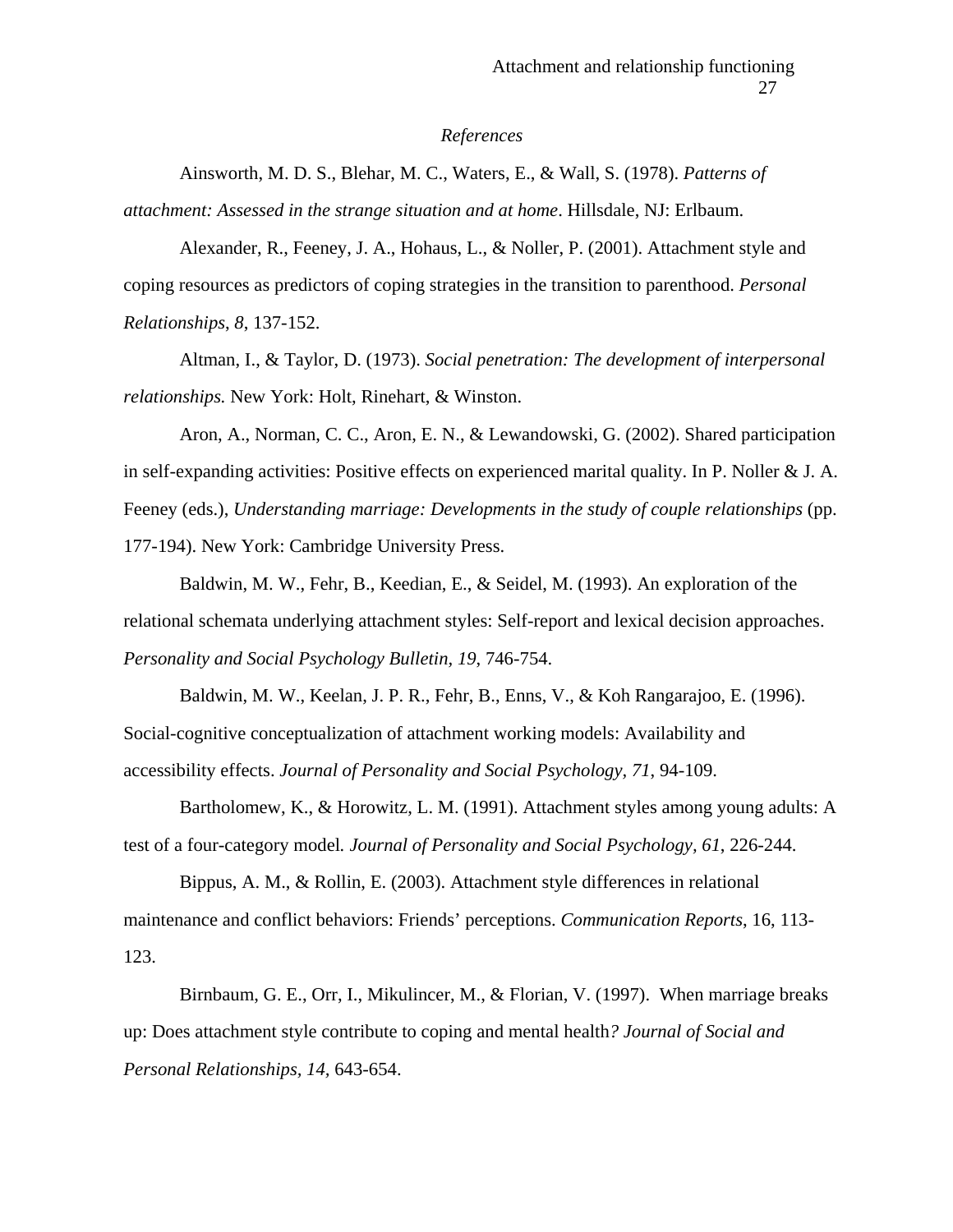Boon, S. D., & Griffin, D. W. (1996). The construction of risk in relationships: The role of framing in decisions about relationships. *Personal Relationships, 3,* 293-306.

Bowlby, J. (1969/1982). *Attachment and loss: Vol. 1. Attachment* (2<sup>nd</sup> ed.). New York: Basic Books.  $(2^{nd}$  ed., 1982; 1<sup>st</sup> ed., 1969).

Bowlby, J. (1973). *Attachment and loss: Vol. 2. Separation: Anxiety and anger*. New York: Basic Books.

Bowlby, J. (1980). *Attachment and loss: Vol. 3. Sadness and depression*. New York: Basic Books.

Bradford, S. A., Feeney, J. A., & Campbell, L. (2002). Links between attachment orientations and dispositional and diary-based measures of disclosure in dating couples: A study of actor and partner effects. *Personal Relationships, 9,* 491-506.

Brehm, S. S. (1992). *Intimate relationships*. New York: McGraw-Hill.

Brennan, K. A., Clark, C. L., & Shaver, P. R. (1998). Self-report measurement of adult attachment: An integrative overview. In J. A. Simpson & W. S. Rholes (Eds.), *Attachment theory and close relationships* (pp. 46-76). New York: Guilford Press.

Brennan, K. A., & Shaver, P. R. (1995). Dimensions of adult attachment, affect regulation, and romantic relationship functioning. *Personality and Social Psychology Bulletin, 21,* 267-283.

Carnelley, K. B., & Janoff-Bulman, R. (1992). Optimism about love relationships: General vs. specific lessons from one's personal experiences. *Journal of Social and Personal Relationships, 9*, 5-20.

Carnelley, K. B., Pietromonaco, P. R., & Jaffe, K. (1996). Attachment, caregiving, and relationship functioning in couples: Effects of self and partner. *Personal Relationships, 3*, 257- 277.

Cassidy, J., & Kobak, R. R. (1988). Avoidance and its relationship with other defensive processes. In J. Belsky & T. Nezworski (Eds.), *Clinical implications of attachment* (pp. 300- 323). Hillsdale, NJ: Erlbaum.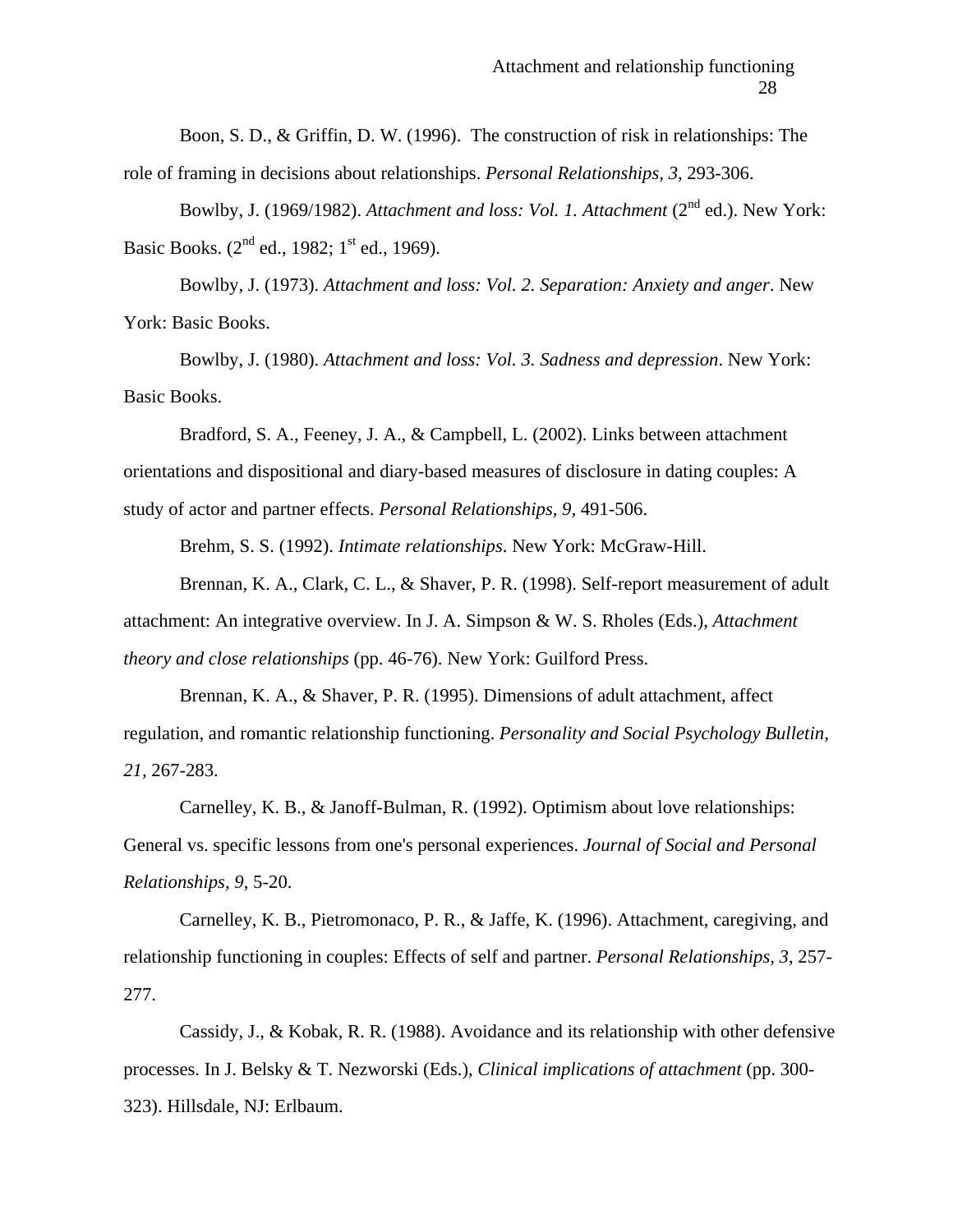Cassidy, J., & Shaver, P. R. (Eds). (1999). *Handbook of attachment: Theory, research, and clinical applications.* New York: Guilford Press.

Chappell, K. D., & Davis, K. E. (1998). Attachment, partner choice, and perception of romantic partners: An experimental test of the attachment-security hypothesis. *Personal Relationships, 5*, 327-342.

Cobb, R. J., Davila, J., & Bradbury, T. N. (2001). Attachment security and marital satisfactions: The role of positive perceptions and social support. *Personality and Social Psychology Bulletin, 27*, 1131-1143.

Cohn, D. A., Cowan, P. A., Cowan, C. P., & Pearson, J. (1992). Mothers' and fathers' working models of childhood attachment relationships, parenting styles, and child behavior. *Development and Psychopathology*, *4*, 417-431.

Collins, N. L. (1996). Working models of attachment: Implications for explanation, emotion, and behavior. *Journal of Personality and Social Psychology, 71*, 810-832.

Collins, N. L., & Feeney, B. C. (2000). A safe haven: An attachment theory perspective on support seeking and caregiving in intimate relationships. *Journal of Personality and Social Psychology, 78*, 1053-1073.

Collins, N. L., & Read, S. J. (1990). Adult attachment, working models, and relationship quality in dating couples. *Journal of Personality and Social Psychology, 58*, 644- 663.

Cowan, P. A. & Cowan, C. P. (2002). What an intervention design reveals about how parents affect their children's academic achievement and behavior problems. In J. G. Borkowski, S. Ramey, & M. Bristol-Power (Eds.), *Parenting and the child's world: Influences on intellectual, academic, and social-emotional development* (pp. 75-98). Mahwah, NJ: Erlbaum.

Cozzarelli, C., Hoekstra, S. J., & Bylsma, W. H. (2000). General versus specific mental models of attachment: Are they associated with different outcomes? *Personality and Social Psychology Bulletin, 26*, 605-618.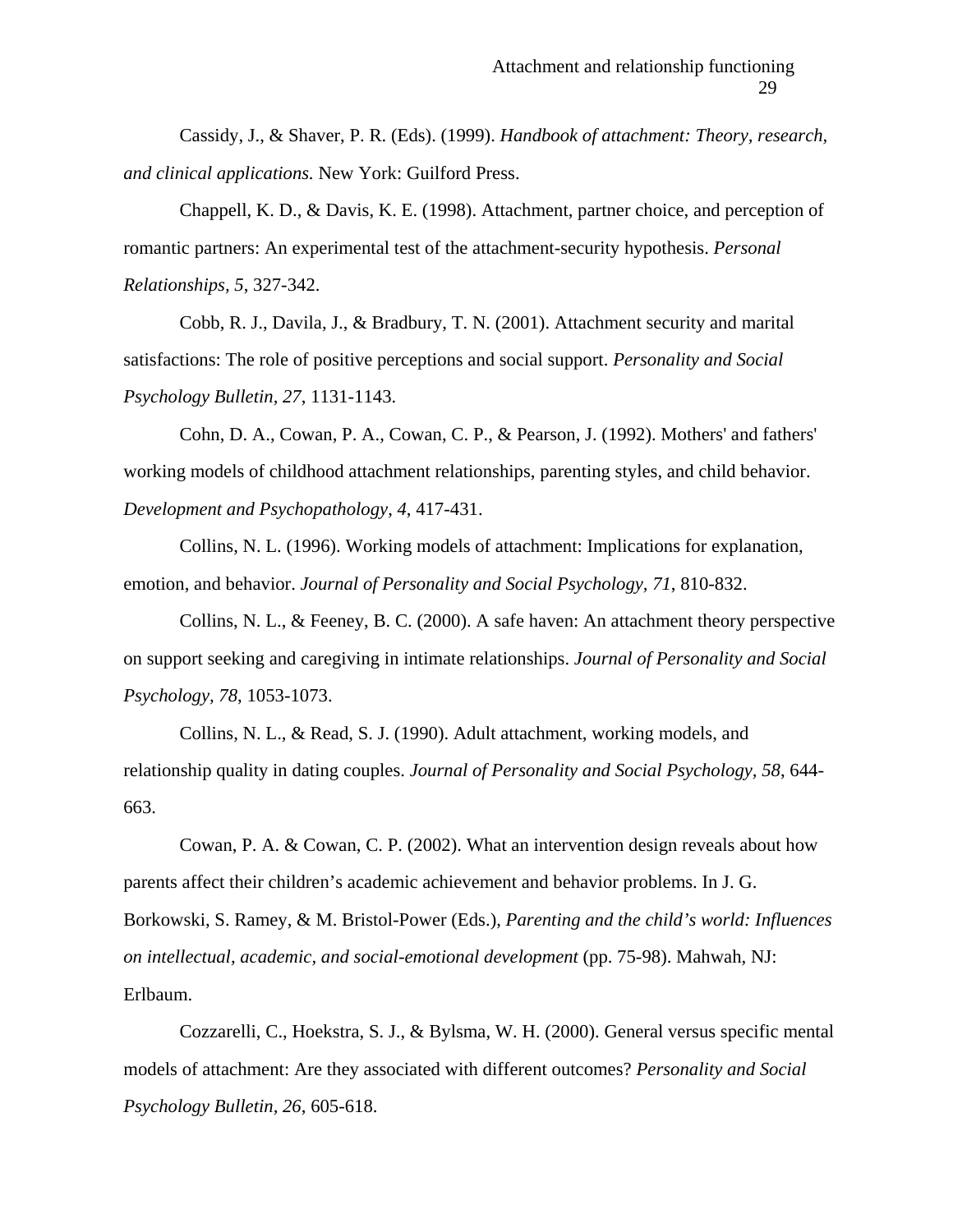Creasey, G., Kershaw, K., & Boston, A. (1999). Conflict management with friends and romantic partners: The role of attachment and negative mood regulation expectations. *Journal of Youth and Adolescence, 28,* 523-543.

 Crowell, J. A., & Feldman, S. S. (1988). Mothers' internal models of relationships and children's behavioral and developmental status: A study of mother-child interaction. *Child Development, 59*, 1273-1285.

Crowell, J. A., & Feldman, S. S. (1991). Mothers' working models of attachment relationships and mother and child behavior during separation and reunion. *Developmental Psychology, 27*, 597-605.

Cyranowski, J. M., Bookwala, J., Feske, U., Houck, P., Pilkonis, P., Kostelnik, B., & Frank, E. (2002). Adult attachment profiles, interpersonal difficulties, and response to interpersonal psychotherapy in women with recurrent major depression. *Journal of Social and Clinical Psychology, 21*, 191-217.

Davila, J., Karney, B. R., & Bradbury, T. N. (1999). Attachment change processes in the early years of marriage. *Journal of Personality and Social Psychology, 76,* 783-802.

Davis, D., Shaver, P. R., & Vernon, M. L. (2003). Physical, emotional, and behavioral reactions to breaking up: The roles of gender, age, emotional involvement, and attachment style. *Personality and Social Psychology Bulletin, 29*, 871-884.

Davis, D., Shaver, P. R., & Vernon, M. L. (in press). Attachment style and subjective motivations for sex. *Personality and Social Psychology Bulletin*.

Dozier, M. (1990). Attachment organization and treatment use for adults with serious psychopathological disorders. *Development and Psychopathology, 2*, 47-60.

Epstein, S., & Meier, P. (1989). Constructive thinking: A broad coping variable with specific components. *Journal of Personality and Social Psychology, 57*, 332-350.

Feeney, B. C., & Collins, N. L. (2001). Predictors of caregiving in adult intimate relationships: An attachment theoretical perspective. *Journal of Personality and Social Psychology, 80,* 972-994.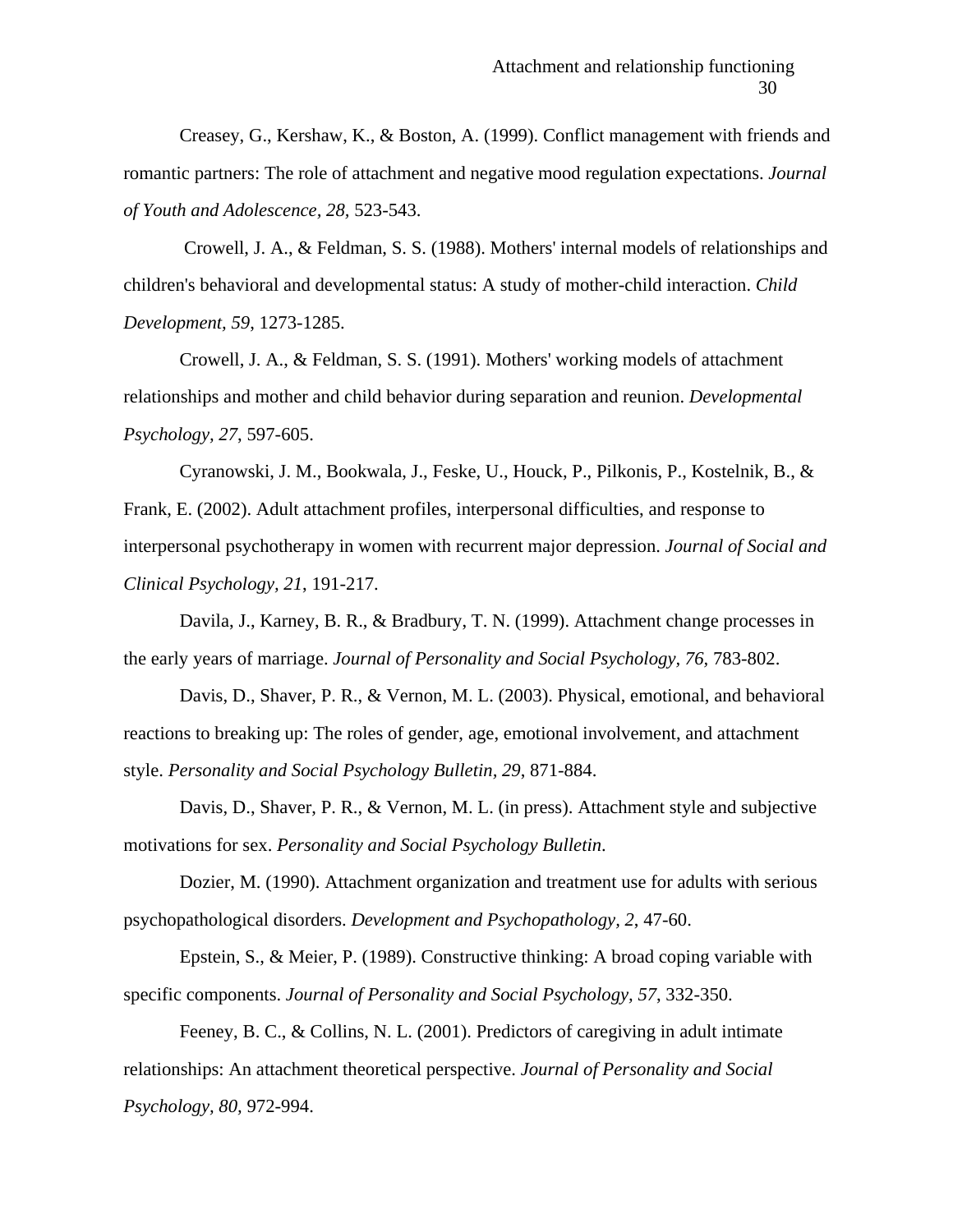Feeney, J. A. (1994). Attachment style, communication patterns, and satisfaction across the life cycle of marriage. *Personal Relationships, 1*, 333-348.

Feeney, J. A. (1996). Attachment, caregiving, and marital satisfaction. *Personal Relationships*, *3*, 401-416.

Feeney, J. A. (1999). Adult romantic attachment and couple relationships. In J. Cassidy & P. R. Shaver (Eds.), *Handbook of attachment: Theory, research, and clinical applications* (pp. 355-377). New York: Guilford Press.

Feeney, J. A., & Hohaus, L. (2001). Attachment and spousal caregiving. *Personal Relationships, 8*, 21-39.

Feeney, J. A., & Noller, P. (1991). Attachment style and verbal descriptions of romantic partners. *Journal of Social and Personal Relationships, 8*, 187-215.

Fitzpatrick, M. A., Fey, J., Segrin, C., & Schiff, J. L. (1993). Internal working models of relationships and marital communication. *Journal of Language and Social Psychology, 12*, 103-131.

Fraley, R. C., & Shaver, P. R. (1999). Loss and bereavement: Attachment theory and recent controversies concerning grief work and the nature of detachment. In J. Cassidy & P. R. Shaver (Eds.), *Handbook of attachment: Theory, research, and clinical applications* (pp. 735- 759). New York: Guilford Press.

Frazier, P. A., Byer, A. L., Fischer, A. R., Wright, D. M., & DeBord, K. A. (1996). Adult attachment style and partner choice: Correlational and experimental findings. *Personal Relationships, 3*, 117-136.

Frei, J. R., & Shaver, P. R. (2002). Respect in close relationships: Prototype definition, self-report assessment, and initial correlates. *Personal Relationships, 9*, 121-129.

Gagne, F. M., & Lydon, J. E. (2001). Mindset and close relationships: When bias leads to (in)accurate predictions. *Journal of Personality and Social Psychology, 81,* 85-96.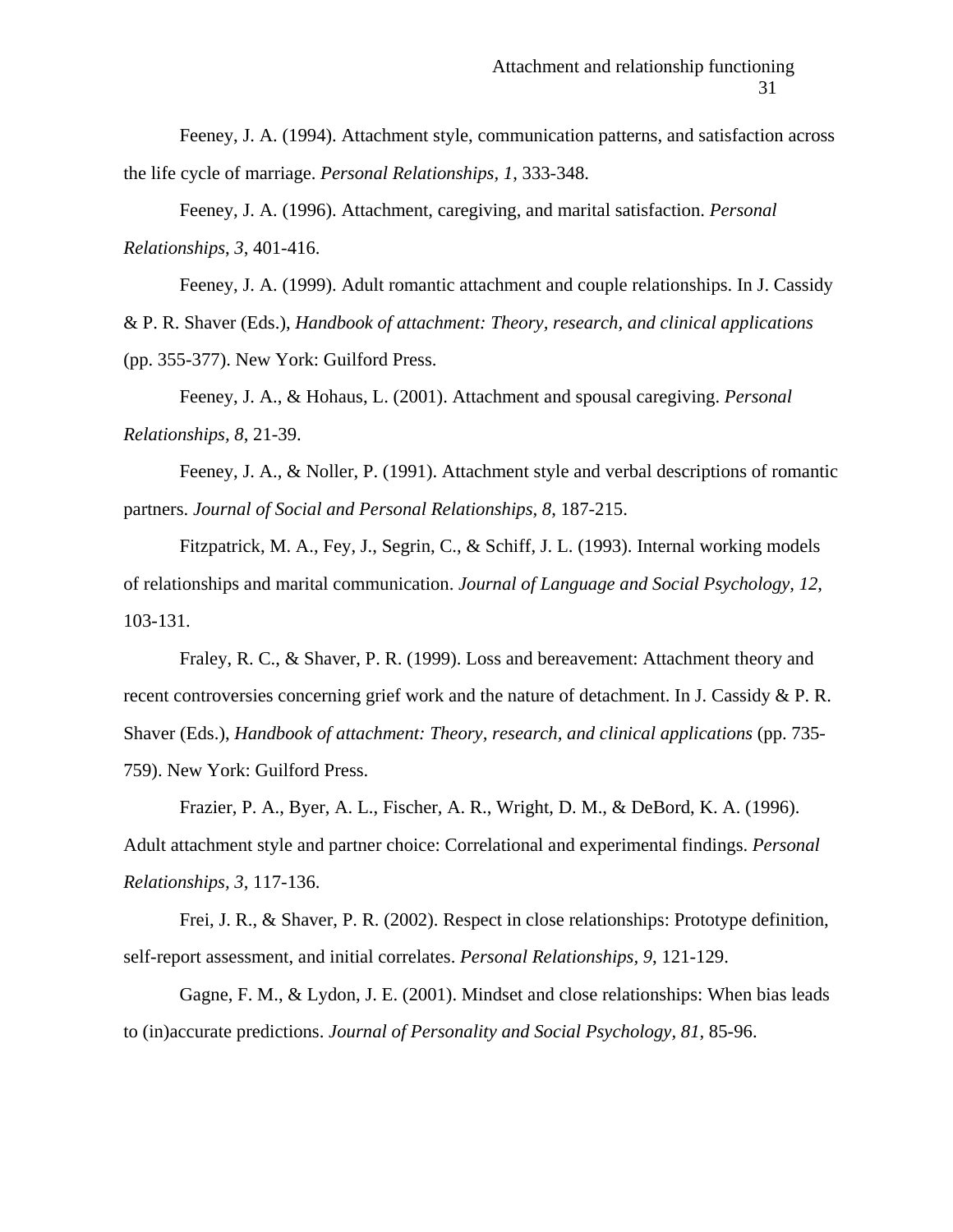Gaines, S. O. Jr., Reis, H. T., Summers, S., Rusbult, C. E., Cox, C. L., Wexler, M. O.,

Marelich, W. D.,  $\&$  Kurland, G. J. (1997). Impact of attachment style on reactions to accommodative dilemmas in close relationships. *Personal Relationships, 4*, 93-113.

Gottman, J. M. (1993). *What predicts divorce? The relationship between marital processes and marital outcomes*. Hillsdale, NJ: Erlbaum.

Guerrero, L. K. (1996). Attachment-style differences in intimacy and involvement: A test of the four-category model. *Communication Monographs, 63*, 269-292.

Guerrero, L. K. (1998). Attachment-style differences in the experience and expression of romantic jealousy. *Personal Relationships, 5*, 273-291.

Grabill, C. M., & Kerns, K. A. (2000). Attachment style and intimacy in friendship. *Personal Relationships, 7,* 363-378.

Green-Hennessy, S., & Reis, H. T. (1998). Openness in processing social information among attachment types. *Personal Relationships, 5*, 449-466.

Hazan, C., & Shaver, P. R. (1987). Romantic love conceptualized as an attachment process. *Journal of Personality and Social Psychology, 52*, 511-524.

Himovitch, O. (2003). *The experience of commitment in couple relationships: An attachment theoretical perspective*. Unpublished PhD Dissertation, Bar-Ilan University.

Hogg, M. A. (1992). *The social psychology of group cohesiveness: From attraction to social identity*. New York: Harvester Wheatsheaf.

Huston, T. L., & Burgess, R. L. (1979). Social exchange in developing relationships: An overview. In R. L. Burgess, & T. L. Huston (Eds.), *Social exchange in developing relationships* (pp. 3-28). New York: Academic Press.

Keelan, J. P. R., Dion, K. K., & Dion, K. L. (1998). Attachment style and relationship satisfaction: Test of a self-disclosure explanation. *Canadian Journal of Behavioral Science, 30,* 24-35.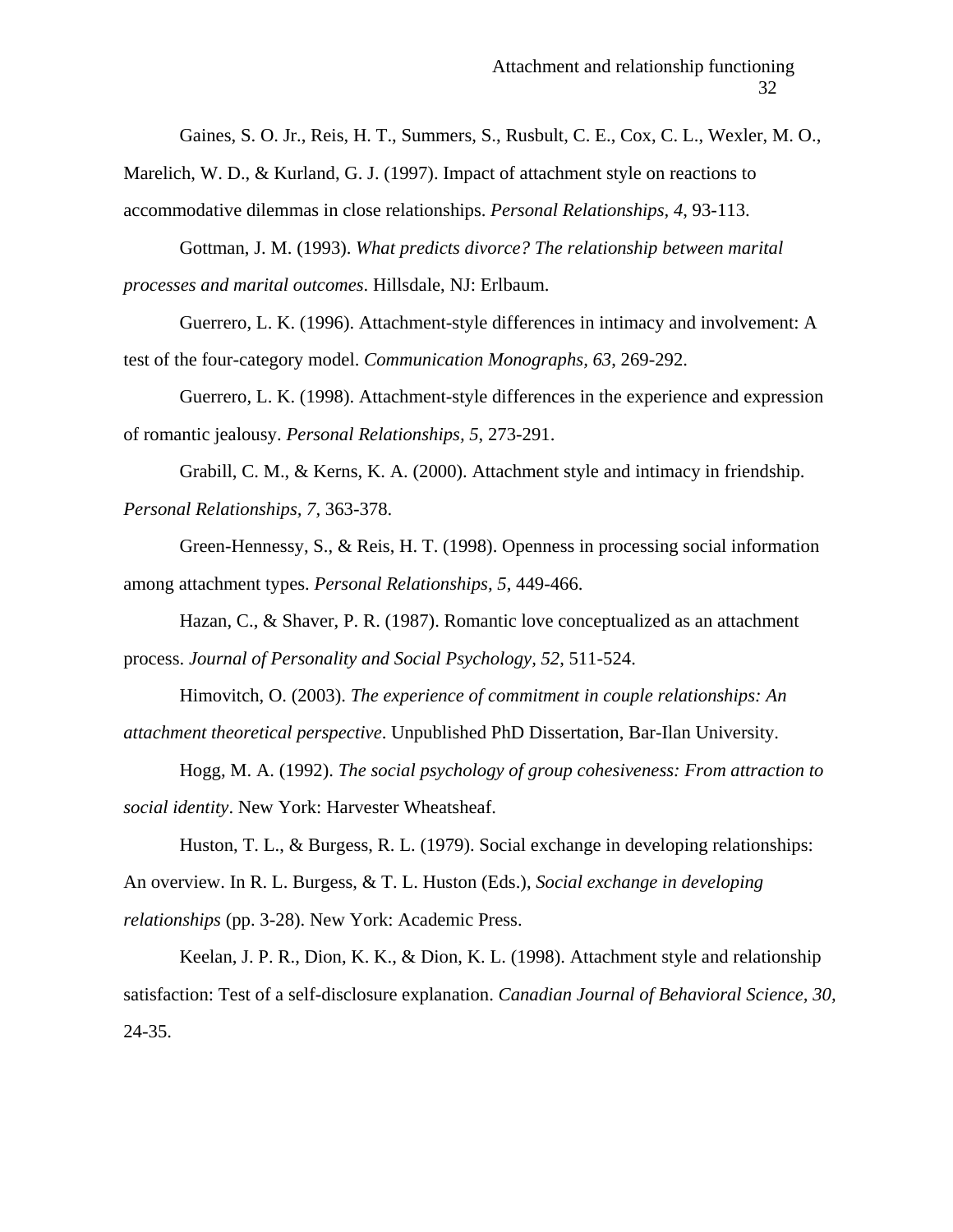Klohnen, E. C., & Shanhong, L. (2003). Interpersonal attraction and personality: What is attractive – self-similarity, ideal similarity, complementarity, or attachment security? *Journal of Personality and Social Psychology, 85*, 709-722

Kobak, R. R., & Hazan, C. (1991). Attachment in marriage: Effects of security and accuracy of working models. *Journal of Personality and Social Psychology, 60,* 861-869.

Kunce, L. J., & Shaver, P. R. (1994). An attachment-theoretical approach to caregiving in romantic relationships. In K. Bartholomew & D. Perlman (Eds.), *Advances in personal relationships* (Vol. 5, pp. 205-237). London, England: Kingsley.

Markiewicz, D., Doyle, A., & Brendgen, M. (2001). The quality of adolescents' friendships: Associations with mothers' interpersonal relationships. *Journal of Adolescence, 24,* 429-445.

Mayseless, O., Sharabany, R., & Sagi, A. (1997). Attachment concerns of mothers as manifested in parental, spousal, and friendship relationships. *Personal Relationships, 4*, 255- 269.

Mikulincer, M. (1997). Adult attachment style and information processing: Individual differences in curiosity and cognitive closure. *Journal of Personality and Social Psychology, 72,* 1217-1230.

Mikulincer, M. (1998a). Adult attachment style and affect regulation: Strategic variations in self-appraisals. *Journal of Personality and Social Psychology, 75,* 420-435.

Mikulincer, M. (1998b). Attachment working models and the sense of trust: An exploration of interaction goals and affect regulation. *Journal of Personality and Social Psychology, 74,* 1209-1224.

Mikulincer, M. (1998c). Adult attachment style and individual differences in functional versus dysfunctional experiences of anger. *Journal of Personality and Social Psychology, 74,* 513-524.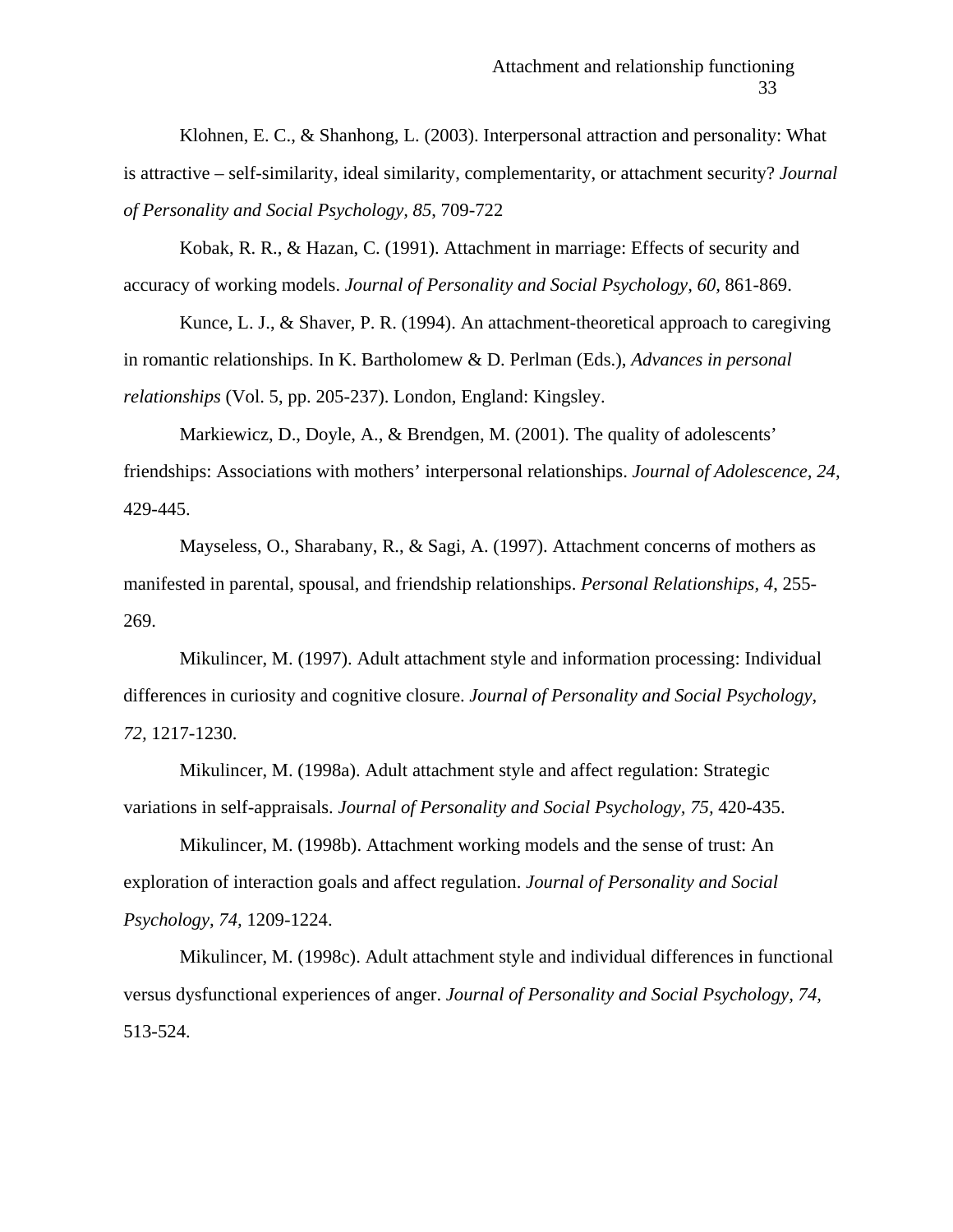Mikulincer, M., & Arad, D. (1999). Attachment working models and cognitive openness in close relationships: A test of chronic and temporary accessibility effects. *Journal of Personality and Social Psychology, 77,* 710-725.

Mikulincer, M., & Florian, V. (1996). Emotional reactions to loss over the life span: An attachment perspective. In S. McFadden, & C. Magai (Eds.) *Handbook of emotions, adult development, and aging* (pp. 269-285). New York: Academic Press.

Mikulincer, M. & Florian, V. (1999). The association between self-reports of attachment styles and representations of family dynamics. *Family Process, 38,* 69-83.

Mikulincer, M., Florian, V., Cowan, P. A., & Cowan, C. P. (2002). Attachment security in couple relationships: A systemic model and its implications for family dynamics. *Family Process, 41,* 405-434.

Mikulincer, M., & Nachshon, O. (1991). Attachment styles and patterns of selfdisclosure. *Journal of Personality and Social Psychology, 61,* 321-331.

Mikulincer, M., & Selinger, M. (2001). The interplay between attachment and affiliation systems in adolescents' same-sex friendships: The role of attachment style. *Journal of Social and Personal Relationships, 18,* 81-106.

Mikulincer, M., & Shaver, P. R. (2001). Attachment theory and intergroup bias: Evidence that priming the secure base schema attenuates negative reactions to out-groups. *Journal of Personality and Social Psychology, 81,* 97-115.

Mikulincer, M., & Shaver, P. R. (2003). The attachment behavioral system in adulthood: Activation, psychodynamics, and interpersonal processes. In M. P. Zanna (Ed.), *Advances in experimental social psychology* (Vol. 35). San Diego, CA: Academic Press.

Morgan, H. J., & Shaver, P. R. (1999). Attachment processes and commitment to romantic relationships. In J. M. Adams & W. H. Jones (Eds.), *Handbook of interpersonal commitment and relationship stability* (pp. 109-124). New York: Plenum.

Ognibene, T. C., & Collins, N. L. (1998). Adult attachment styles, perceived social support, and coping strategies. *Journal of Social and Personal Relationships, 15*, 323-345.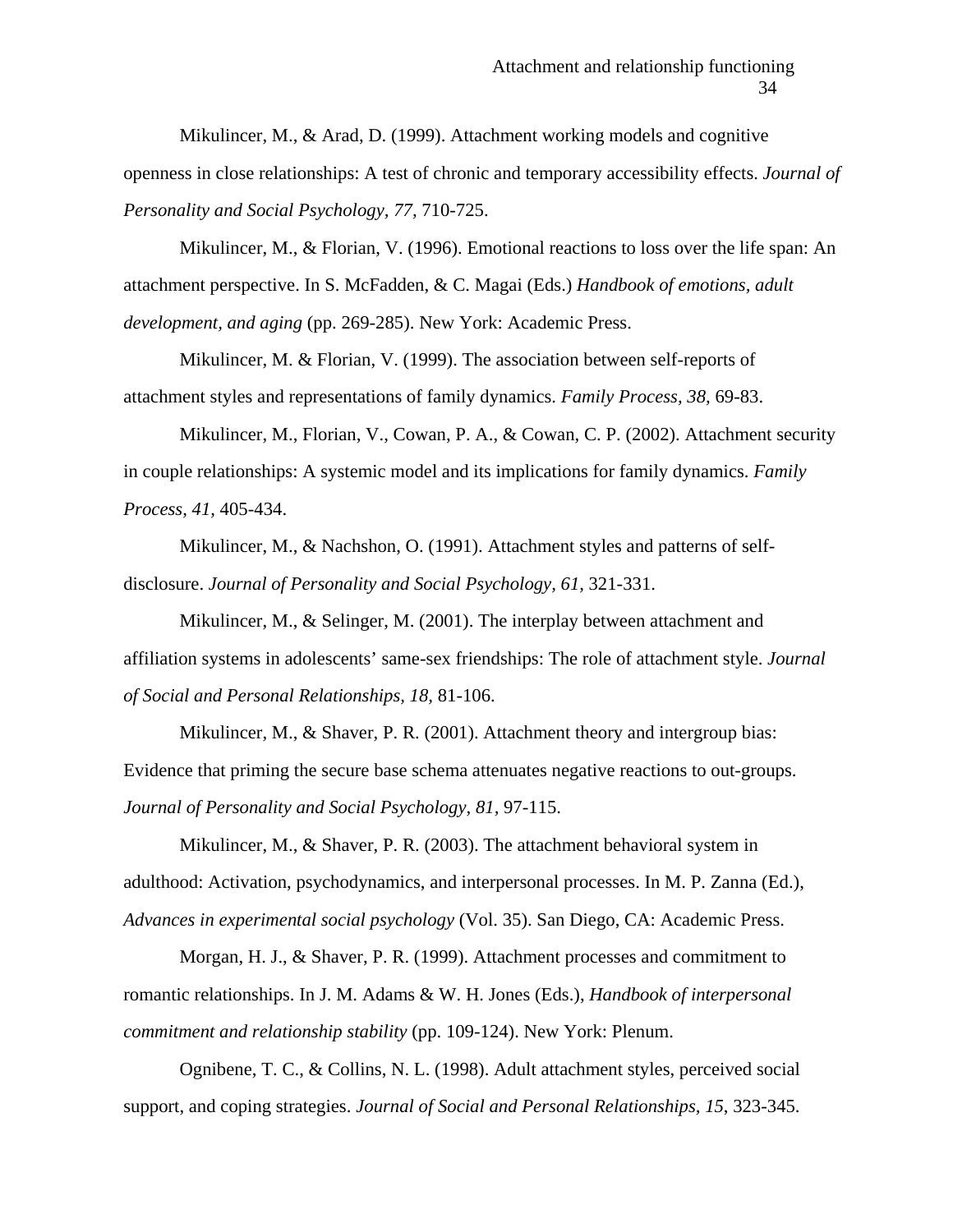Overall, N. C., Fletcher, G. J. O., & Friesen, M. D. (2003). Mapping the intimate

relationship mind: Comparisons between three models of attachment representations. *Personality and Social Psychology Bulletin, 29*, 1479-1493.

Pietromonaco, P., & Carnelley, K. (1994). Gender and working models of attachment: Consequences for perceptions of self and romantic partners. *Personal Relationships, 1*, 63-82.

Pietromonaco, P. R., & Feldman Barrett, L. (1997). Working models of attachment and daily social interactions. *Journal of Personality and Social Psychology, 73*, 1409-1423.

Pietromonaco, P. R., Laurenceau, J., & Barrett, L. F. (2002). Change in relationship knowledge representations. In A. L. Vangelisti, H. T. Reis, & M. A. Fitzpatrick (Eds.), *Stability and change in relationships. Advances in personal relationships* (pp. 5-34). New York: Cambridge University Press.

Rholes, W. S., Simpson, J. A., & Orina, M. M. (1999). Attachment and anger in an anxiety-provoking situation. *Journal of Personality and Social Psychology, 76*, 940-957.

Rholes, W. S., Simpson, J. A., Blakely, B. S., Lanigan, L., & Allen, E. A. (1997). Adult attachment styles, the desire to have children, and working models of parenthood. *Journal of Personality*, *65*, 357-385.

Rom, E., & Mikulincer, M. (2003). Attachment theory and group processes: The association between attachment style and group-related representations, goals, memory, and functioning. *Journal of Personality and Social Psychology, 84*, 1220-1235*.*

Rubino, G., Barker, C., Roth, T., & Fearon, P. (2000). Therapist empathy and depth of interpretation in response to potential alliance ruptures: The role of therapist and patient attachment styles. *Psychotherapy Research, 10*, 407-420.

Satterfield, W. A., & Lyddon, W. J. (1995). Client attachment and perceptions of the working alliance with counselor trainees. *Journal of Counseling Psychology, 42*, 187-189.

Sauer, E. M., Lopez, F. G., & Gormley, B. (2003) Respective contributions of therapist and client adult attachment orientations to the development of the early working alliance: A preliminary growth modeling study. *Psychotherapy Research*, *13*, 371-382.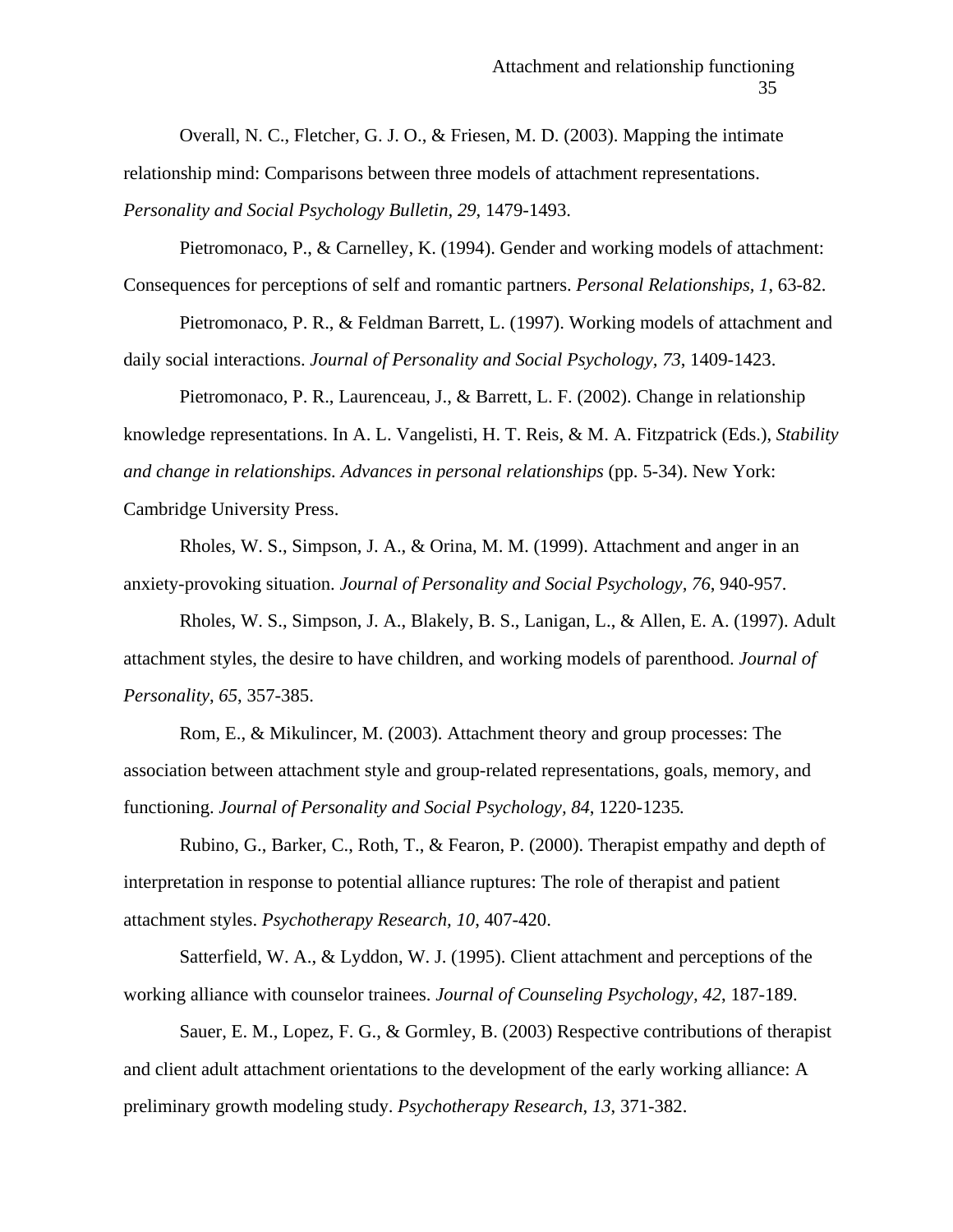Schachner, D. A., & Shaver, P. R. (2002). Attachment style and human mate poaching. *New Review of Social Psychology, 1,* 122-129.

Schachner, D. A., & Shaver, P. R. (in press). Attachment dimensions and motives for sex. *Personal Relationships*.

Scharfe, E., & Bartholomew, K. (1995). Accommodation and attachment

representations in couples. *Journal of Social and Personal Relationships, 12*, 389-401.

Schlenker, B. R. (1980). *Impression management: The self-concept, social identity, and interpersonal relations.* Monterey, CA: Brooks/Cole.

Sharpsteen, D. J., & Kirkpatrick, L. A. (1997). Romantic jealousy and adult romantic attachment. *Journal of Personality and Social Psychology, 72*, 627-640.

Shaver, P. R., & Brennan, K. A. (1992). Attachment styles and the "big five"

personality traits: Their connections with each other and with romantic relationship outcomes. *Personality and Social Psychology Bulletin, 18,* 536-545.

Shaver, P. R., & Hazan, C. (1993). Adult romantic attachment: Theory and evidence. In

D. Perlman & W. Jones (Eds.), *Advances in personal relationships* (Vol. 4, pp. 29-70).

London: Jessica Kingsley.

Shaver, P. R., Hazan, C., & Bradshaw, D. (1988). Love as attachment: The integration of three behavioral systems. In R. J. Sternberg & M. Barnes (Eds.), *The psychology of love* (pp. 68-99). New Haven, CT: Yale University Press.

Shaver, P. R., & Mikulincer, M. (2002). Attachment-related psychodynamics.

*Attachment and Human Development, 4,* 133-161.

Shaver, P. R., & Mikulincer, M. (2003, May). *Attachment, compassion, and altruism*. Paper presented at the Conference on Compassionate Love, Normal, IL.

Shaver, P. R., Schachner, D. E., & Mikulincer, M. (2004). *Attachment style, excessive reassurance seeking, relationships processes, and depression.* Paper submitted for publication.

Simpson, J. A. (1990). Influence of attachment styles on romantic relationships. *Journal of Personality and Social Psychology, 59*, 871-980.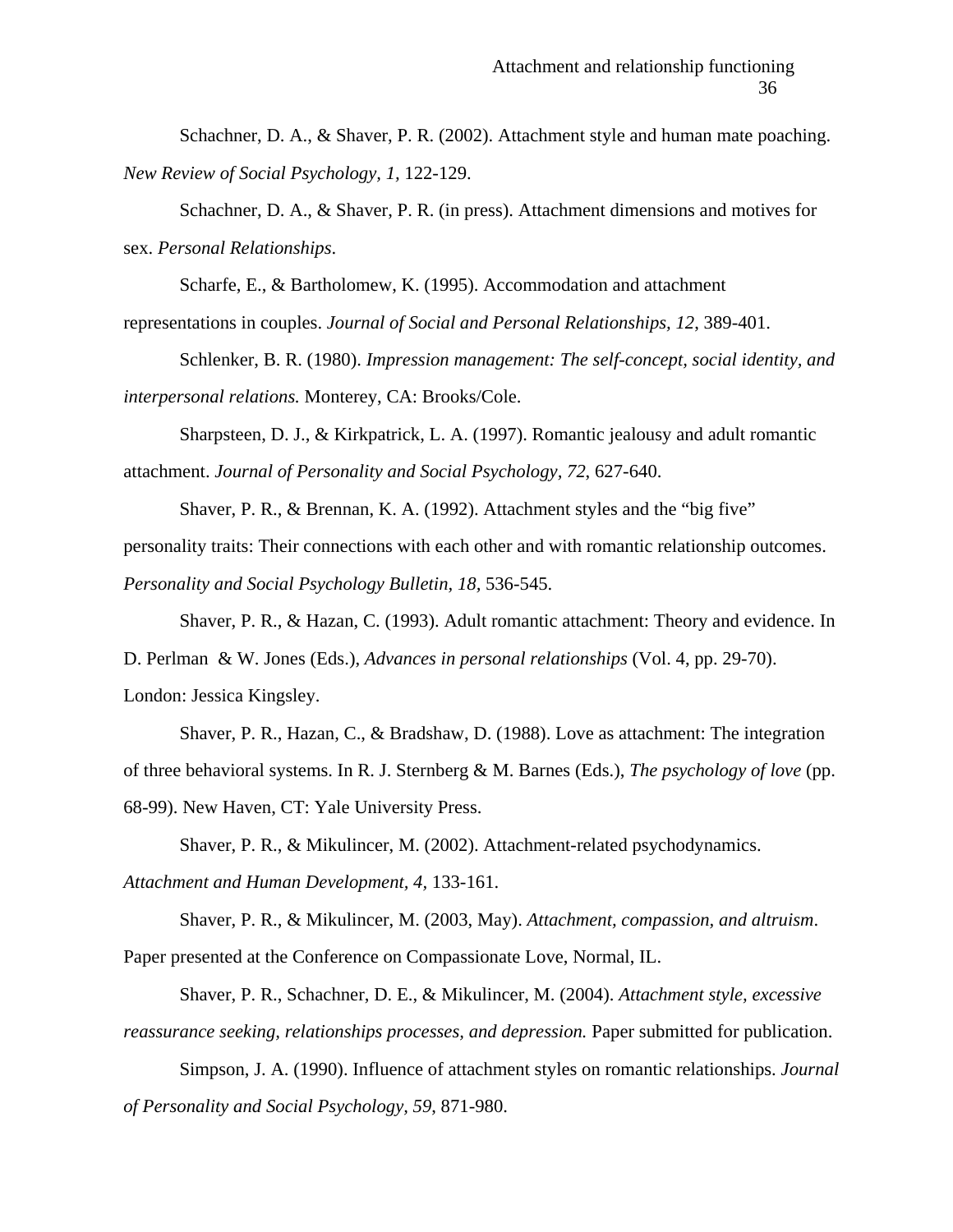Simpson, J. A., & Rholes, W. S. (2002). Attachment orientations, marriage, and the transition to parenthood. *Journal of Research in Personality, 36,* 622-628.

Simpson, J. A., Rholes, W. S., & Nelligan, J. S. (1992). Support seeking and support giving within couples in an anxiety-provoking situation: The role of attachment styles. *Journal of Personality and Social Psychology, 62*, 434-446.

Simpson, J. A., Rholes, W. S., Orina, M. M., & Grich, J. (2002). Working models of attachment, support giving, and support seeking in a stressful situation. *Personality and Social Psychology Bulletin, 28*, 598-608.

Smith, E. R., Murphy, J., & Coats, S. (1999). Attachment to groups: Theory and measurement. *Journal of Personality and Social Psychology, 77*, 94-110.

Volling, B. L., Notaro, P. C., & Larsen, J. J. (1998). Adult attachment styles: Relations with emotional well-being, marriage, and parenting. *Family Relations, 47*, 355-367.

Tidwell, M. C. O., Reis, H. T., & Shaver, P. R. (1996). Attachment, attractiveness, and social interaction: A diary study. *Journal of Personality and Social Psychology, 71*, 729-745.

Tracy, J. L., Shaver, P. R., Albino, A. W., & Cooper, M. L. (2003). Attachment styles and adolescent sexuality. In P. Florsheim (Ed.), *Adolescent romance and sexual behavior: Theory, research, and practical implications* (pp. 137-159)*.* Mahwah, NJ: Erlbaum.

Tucker, J. S., & Anders, S. L. (1998). Adult attachment style and nonverbal closeness in dating couples. *Journal of Nonverbal Behavior, 22*, 124-109.

Vasquez, K., Durik, A. M., & Hyde, J. S. (2002). Family and work: Implications of adult attachment style. *Personality and Social Psychology Bulletin, 28*, 874-886.

Whisman, M. A., & Allan, L. E. (1996). Attachment and social cognition theories of romantic relationships: Convergent or complementary perspectives? *Journal of Social and Personal Relationships, 13*, 263-278.

Zeifman, D., & Hazan, C. (2000). A process model of adult attachment formation. In W. Ickes, & S. Duck (eds.), *The social psychology of personal relationships* (pp. 37-54)*.* New York: Wiley.